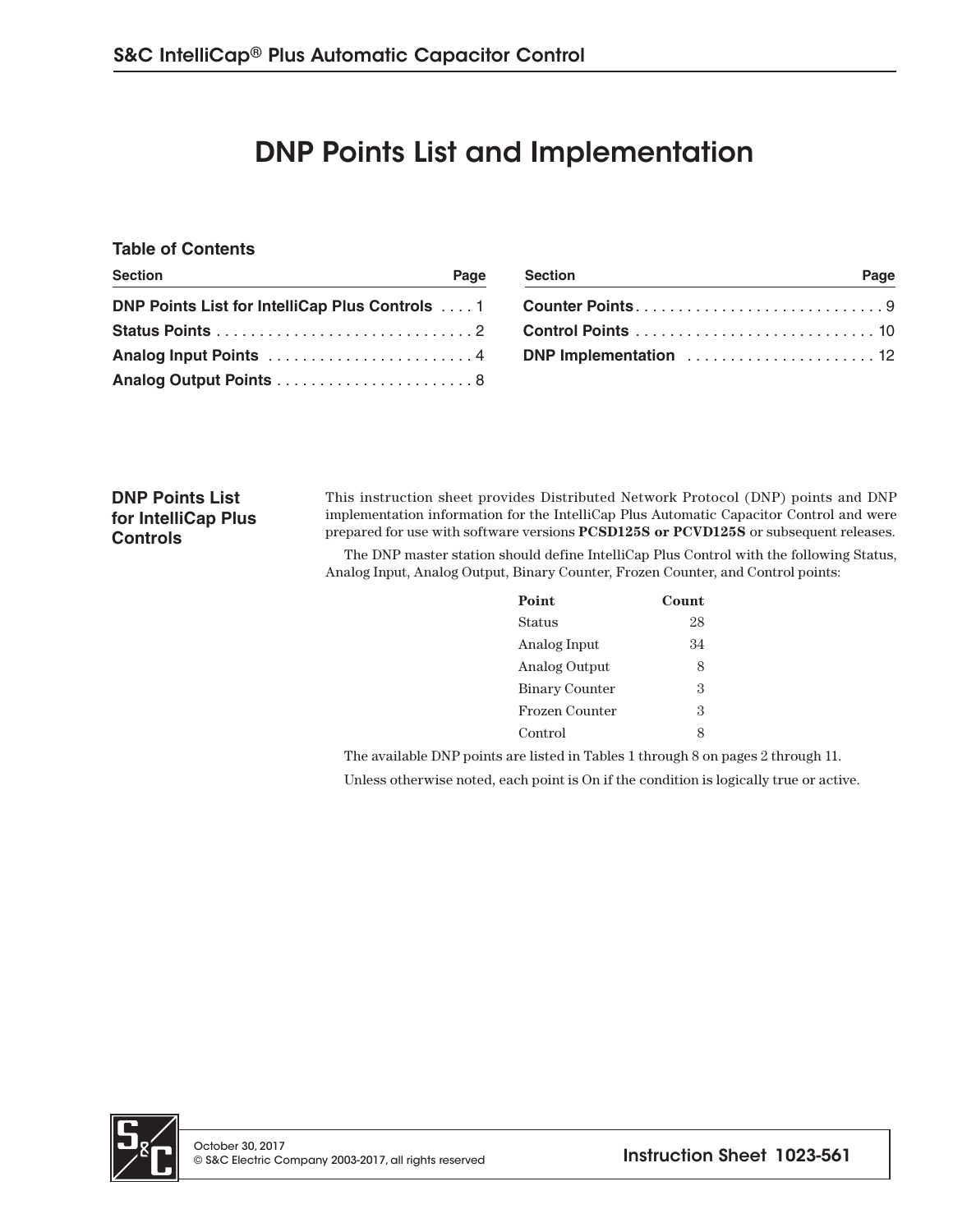# Status Points

| <b>Table 1 Status Points</b> |                                                                                                                                                                                                                                                                                                                                                                                                                                                                                                    |  |
|------------------------------|----------------------------------------------------------------------------------------------------------------------------------------------------------------------------------------------------------------------------------------------------------------------------------------------------------------------------------------------------------------------------------------------------------------------------------------------------------------------------------------------------|--|
| Point#                       | <b>Definition</b>                                                                                                                                                                                                                                                                                                                                                                                                                                                                                  |  |
| 0                            | Capacitor Bank Closed-On when the capacitor bank is switched in.                                                                                                                                                                                                                                                                                                                                                                                                                                   |  |
| 1.                           | Capacitor Bank Open-On when the capacitor bank is switched out.                                                                                                                                                                                                                                                                                                                                                                                                                                    |  |
| $\overline{2}$               | Auto/Manual Operation-On when the control is in the Automatic mode.                                                                                                                                                                                                                                                                                                                                                                                                                                |  |
| 3                            | Remote/Local Control Mode-On when the control is in the Remote state. In the Local state operation of the<br>bank from the SCADA master station is blocked.                                                                                                                                                                                                                                                                                                                                        |  |
| 4                            | Alarm Summary-On when an alarm or trouble condition occurs. This is a summary bit. The exact cause of the<br>alarm can be determined from inspection of status points 10, 11, 12, 14, 15, 18, 19, 20, and 23.                                                                                                                                                                                                                                                                                      |  |
| 5                            | SCADA Override Enabled-On when the SCADA Override feature is in the Enabled state in the setup software.<br>This override strategy may or may not be controlling the bank state when in the Enabled state, depending on the<br>state of other overrides and SCADA commands that have been issued.                                                                                                                                                                                                  |  |
| 6                            | Over Voltage-On when an over-voltage condition is present.                                                                                                                                                                                                                                                                                                                                                                                                                                         |  |
| $\overline{7}$               | Under Voltage-On when an under-voltage condition is present.                                                                                                                                                                                                                                                                                                                                                                                                                                       |  |
| 8                            | Emergency Voltage Override-On when the voltage has exceeded the Emergency-Voltage Override<br>boundaries.                                                                                                                                                                                                                                                                                                                                                                                          |  |
| 9                            | Reclose Block—On for a period of five minutes after a Trip operation to allow the capacitors to discharge fully.<br>During this five-minute period, the bank is prevented from reclosing.                                                                                                                                                                                                                                                                                                          |  |
| 10                           | Maximum Daily Cycles-On if the number of open operations of the capacitor bank reaches the configured Daily<br>Maximum setpoint. Further automatic operations are prevented until the alarm is cleared. If the daily maximum<br>number of cycles has been reached, this alarm will clear automatically at midnight, or it can be manually cleared<br>at any time.                                                                                                                                  |  |
| 11                           | Load Fuse Blown-On if ac voltage is not detected by the control. If the control is communicating, it indicates the<br>load fuse is probably blown.                                                                                                                                                                                                                                                                                                                                                 |  |
|                              | A blown load fuse will be alarmed by all wiring options except "-J67." For "-J67," any type of station power, even dc,<br>could be used as wetting voltage, so the sensing input is wired to control power and will not go off if the load fuse<br>is blown. For all other wiring options, the sensing input is wired to the load side of the load fuse, and the alarm will<br>be set for a blown load fuse.                                                                                       |  |
| 12                           | Temperature Sensor Error-On if an error has been detected in the temperature sensor.                                                                                                                                                                                                                                                                                                                                                                                                               |  |
| 13                           | Temperature System-On if temperature is reported in °F; Off if temperature is reported in °C.                                                                                                                                                                                                                                                                                                                                                                                                      |  |
| 14                           | Incorrect Voltage Range-On if an error has been detected in the voltage sensor.                                                                                                                                                                                                                                                                                                                                                                                                                    |  |
| 15                           | Low Switching-Voltage Delta-On if the delta voltage measured during the present switching operation is lower<br>than the average of the last four switching operations by the percentage configured in the setup software.                                                                                                                                                                                                                                                                         |  |
| 16                           | Neutral Sensor Option-On if the neutral sensor option is present and cleared if no neutral sensor option is<br>installed.                                                                                                                                                                                                                                                                                                                                                                          |  |
| 17                           | Neutral Sensor Configuration-On if the neutral sensor measures voltage and cleared if the neutral sensor<br>measures current.                                                                                                                                                                                                                                                                                                                                                                      |  |
|                              | Note: Versions without the Neutral option return a 0 value.                                                                                                                                                                                                                                                                                                                                                                                                                                        |  |
| 18                           | Neutral Sensor Lockout-On when the neutral current remains above the neutral current alarm level for a period<br>of time specified by the Current Change Time Threshold setting. If the Corrective Action and Neutral Current<br>Retry features were enabled in setup software, and this bit is set, the retry operation was unsuccessful. This alarm<br>prevents further operation of the capacitor bank by any other automatic means. To reset, issue control point 3,<br>Reset Neutral Lockout. |  |
|                              | Note: Versions without the Neutral option return a 0 value.                                                                                                                                                                                                                                                                                                                                                                                                                                        |  |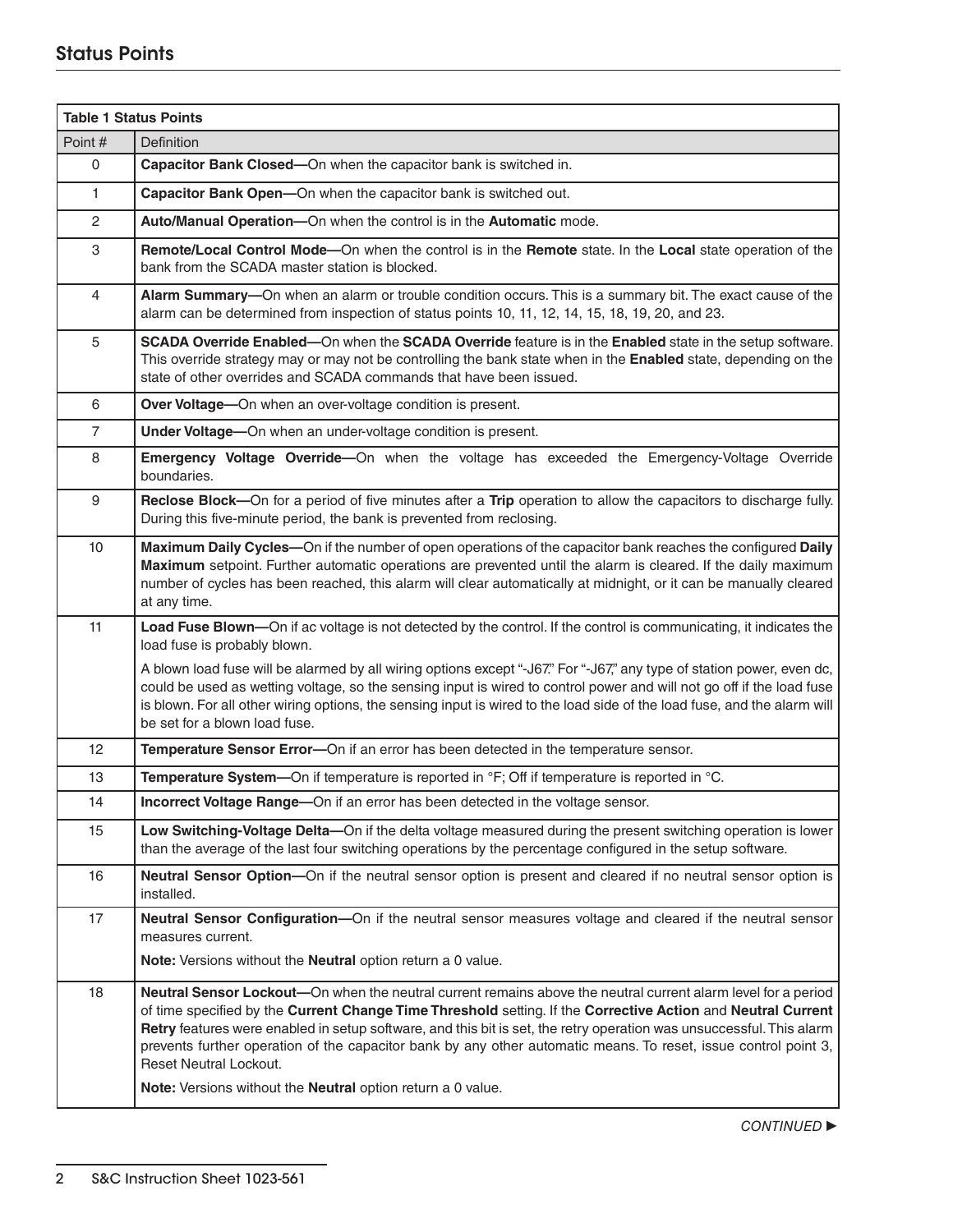| <b>Table 1 Status Points-Continued</b> |                                                                                                                                                                                                                                                                                                                                                                                                                           |  |
|----------------------------------------|---------------------------------------------------------------------------------------------------------------------------------------------------------------------------------------------------------------------------------------------------------------------------------------------------------------------------------------------------------------------------------------------------------------------------|--|
| Point#                                 | <b>Definition</b>                                                                                                                                                                                                                                                                                                                                                                                                         |  |
| 19                                     | Continuous Neutral Sensor-On when the neutral current remains above the Neutral Current Alarm Level<br>setpoint for a period of time specified by the Neutral Current Change Time Threshold setpoint. It is reset if the<br>neutral current falls below the Neutral Current Alarm Level setpoint after the retry (if a retry attempt has been<br>enabled).<br>Note: Versions without the Neutral option return a 0 value. |  |
| 20                                     | Zero Neutral Sensor-This is a user-selectable option. If enabled in the setup software, this bit is set if the<br>neutral sensor detects zero neutral current or voltage, indicating a possible problem with the neutral sensor or its<br>cabling. This only applies when the bank is switched in.<br>Note: Versions without the Neutral option return a 0 value.                                                         |  |
| 21                                     | Var Option-On if the var option is present and cleared if no var option has been installed.                                                                                                                                                                                                                                                                                                                               |  |
| 22                                     | Current Direction-On if the control detects the current-flow direction is reversed from the normal direction. This<br>should only occur during emergency switching operations.<br>Note: Non-var versions return a 0 value.                                                                                                                                                                                                |  |
| 23                                     | Low Switching Var Delta-On if the delta var measured during the present switching operation is lower than the<br>average of the last four switching operations by the percentage configured in the setup software.<br>Note: Non-var versions return a 0 value.                                                                                                                                                            |  |
| 24                                     | Neutral Sensor Alarming-This bit is zero when neutral sensor alarming is based on fundamental RMS<br>measurements using only the 60-Hz component of the neutral voltage or neutral current. This bit is set when the<br>total RMS measurement is the basis for this alarm.<br><b>Note:</b> Versions without the <b>Neutral</b> option return a 0 value.                                                                   |  |
| 25                                     | Neutral Sensor Data Logging-This bit is zero when neutral sensor data logging is based on fundamental RMS<br>measurements using only the 60-Hz component of the neutral voltage or neutral current. This bit is set when the<br>total RMS measurement is the value logged.<br>Note: Versions without the Neutral option will return a 0 value.                                                                            |  |
| 26                                     | Current Sensor Location-On when the current sensor is located on the load side.                                                                                                                                                                                                                                                                                                                                           |  |
|                                        | <b>Note:</b> Non-var versions return a 0 value.                                                                                                                                                                                                                                                                                                                                                                           |  |
| 27                                     | Automatic Calculation Enabled-On when the Automatic Calculation feature is enabled for the Bank Voltage<br>Change + Margin mode and cleared if the feature is disabled.                                                                                                                                                                                                                                                   |  |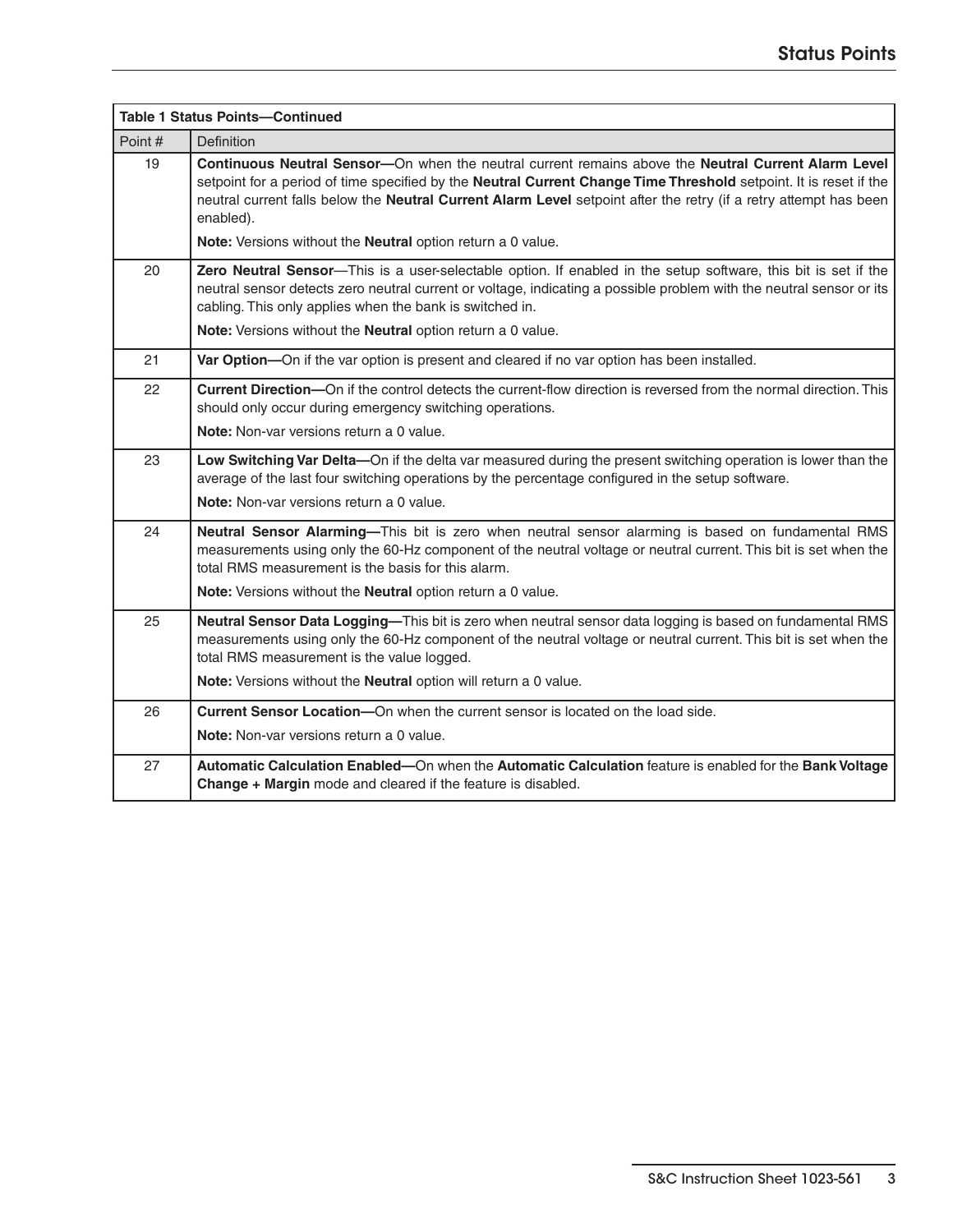|                | <b>Table 2. Analog Input Points</b>                                                                                                                                                                                                                                 |
|----------------|---------------------------------------------------------------------------------------------------------------------------------------------------------------------------------------------------------------------------------------------------------------------|
| Point #        | <b>Definition</b>                                                                                                                                                                                                                                                   |
| $\mathbf 0$    | 90% Voltage Reference Standard-This is provided for the benefit of protocol implementation to conform<br>to the RTU standard. It is loaded as a constant.                                                                                                           |
| $\mathbf{1}$   | 0% Voltage Reference Standard-This is provided for the benefit of protocol implementation to conform<br>to the RTU standard. It is loaded as a constant with the value zero.                                                                                        |
| $\mathbf{2}$   | Control Strategy—This is the presently configured control strategy in use. The possible values are:                                                                                                                                                                 |
|                | Temperature<br>0                                                                                                                                                                                                                                                    |
|                | <b>Timeclock</b><br>1                                                                                                                                                                                                                                               |
|                | <b>Voltage Only</b><br>2                                                                                                                                                                                                                                            |
|                | <b>Time-Biased Voltage</b><br>3                                                                                                                                                                                                                                     |
|                | Time-Biased Temperature<br>4                                                                                                                                                                                                                                        |
|                | Auto Off-Line Mode<br>5                                                                                                                                                                                                                                             |
|                | Auto On-Line Mode<br>6                                                                                                                                                                                                                                              |
|                | 7<br>Current                                                                                                                                                                                                                                                        |
|                | Var<br>8                                                                                                                                                                                                                                                            |
|                | Reverse-Current Voltage Only<br>9                                                                                                                                                                                                                                   |
|                | 10 Temperature-Sensor Error, Voltage Only                                                                                                                                                                                                                           |
|                | 11 SCADA Override                                                                                                                                                                                                                                                   |
|                | 12 Timeclock with Temperature Override                                                                                                                                                                                                                              |
|                | 13 Current with Temperature Override                                                                                                                                                                                                                                |
|                | 14 Var with Temperature Override                                                                                                                                                                                                                                    |
|                | Note: Values 7, 8, 13 and 14 do not apply to non-var versions.                                                                                                                                                                                                      |
| 3              | The Most Recent Temperature Reading-This value is in units of °F or °C, as selected in the IntelliLink Setup<br>Software.                                                                                                                                           |
| $\overline{4}$ | Most Recent (Secondary) Voltage Measurement-Each count equals 0.1 Vac RMS.                                                                                                                                                                                          |
| 5              | Primary Line Voltage-Each count equals 10 Vac RMS.                                                                                                                                                                                                                  |
|                | Note: Non-var versions return a 0 value.                                                                                                                                                                                                                            |
| 6              | Time Remaining in SCADA Override Mode-If in Timed mode, returns the number of minutes remaining; if in<br>Latched mode, always returns 65535(FFFF).                                                                                                                 |
| $\overline{7}$ | Neutral Current or Neutral Voltage-The data reported is the fundamental harmonic RMS value. Each count<br>equals 1 ampere for a control with neutral-current sensing installed or each count equals 1 Volt for a control with<br>neutral-voltage sensing installed. |
|                | Note: Versions without the Neutral option return a 0 value.                                                                                                                                                                                                         |
| 8              | Single-Phase Line Current-Each count equals 1 ampere.                                                                                                                                                                                                               |
|                | Note: Non-var versions return a 0 value.                                                                                                                                                                                                                            |
| 9              | Phase Angle-Each count equals one eighth of a degree.                                                                                                                                                                                                               |
|                | Note: Non-var versions will return a -720 value.                                                                                                                                                                                                                    |
| 10             | Three-Phase kvars-Kvars (volt-amperes, reactive) are calculated from the measured single-phase voltage,<br>current, and phase angles times three. Each count equals 1 kvar.                                                                                         |
|                | Note: Non-var versions will return a -30000 value.                                                                                                                                                                                                                  |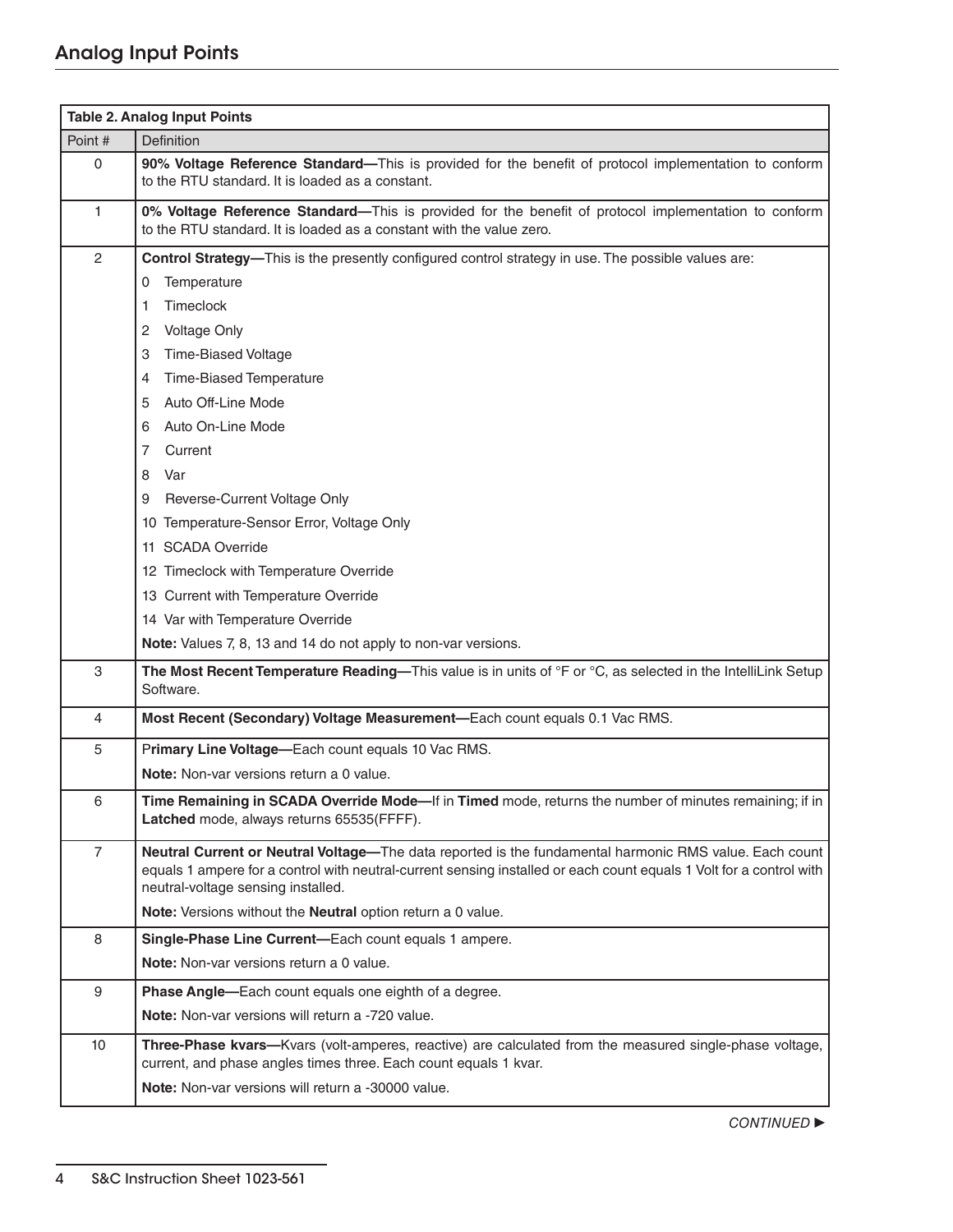| Table 2. Analog Input Points-Continued |                                                                                                                                                                                                                                                            |  |
|----------------------------------------|------------------------------------------------------------------------------------------------------------------------------------------------------------------------------------------------------------------------------------------------------------|--|
| Point #                                | <b>Definition</b>                                                                                                                                                                                                                                          |  |
| 11                                     | Three-Phase kVA-The single-phase kVA is multiplied by three.                                                                                                                                                                                               |  |
|                                        | Note: Non-var versions return a 0 value.                                                                                                                                                                                                                   |  |
| 12 <sup>2</sup>                        | Three-Phase kW-The single-phase kW is multiplied by three.                                                                                                                                                                                                 |  |
|                                        | Note: Non-var versions return a 0 value.                                                                                                                                                                                                                   |  |
| 13                                     | Voltage, % Total Harmonic Distortion (THD)-In units of 0.1%.                                                                                                                                                                                               |  |
| 14                                     | Voltage, % Third Harmonic Distortion-In units of 0.1%.                                                                                                                                                                                                     |  |
| 15                                     | Voltage, % Fifth Harmonic Distortion-In units of 0.1%.                                                                                                                                                                                                     |  |
| 16                                     | Voltage, % Seventh Harmonic Distortion-In units of 0.1%.                                                                                                                                                                                                   |  |
| 17                                     | Current, % Total Harmonic Distortion (THD)-In units of 0.1%.                                                                                                                                                                                               |  |
|                                        | Note: Non-var versions return a 0 value.                                                                                                                                                                                                                   |  |
| 18                                     | Current, % Third Harmonic Distortion-In units of 0.1%.                                                                                                                                                                                                     |  |
|                                        | Note: Non-var versions return a 0 value.                                                                                                                                                                                                                   |  |
| 19                                     | Current, % Fifth Harmonic Distortion-In units of 0.1%.                                                                                                                                                                                                     |  |
|                                        | Note: Non-var versions return a 0 value.                                                                                                                                                                                                                   |  |
| 20                                     | Current, % Seventh Harmonic Distortion-In units of 0.1%.                                                                                                                                                                                                   |  |
|                                        | Note: Non-var versions return a 0 value.                                                                                                                                                                                                                   |  |
| 21                                     | Neutral, % Total Harmonic Distortion (THD)-In units of 0.1%.                                                                                                                                                                                               |  |
|                                        | Note: Versions without the Neutral option return a 0 value.                                                                                                                                                                                                |  |
| 22                                     | Neutral, % Third Harmonic Distortion-In units of 0.1%.                                                                                                                                                                                                     |  |
|                                        | Note: Versions without the Neutral option return a 0 value.                                                                                                                                                                                                |  |
| 23                                     | Neutral, % Fifth Harmonic Distortion-In units of 0.1%.                                                                                                                                                                                                     |  |
|                                        | Note: Versions without the Neutral option return a 0 value.                                                                                                                                                                                                |  |
| 24                                     | Neutral, % Seventh Harmonic Distortion-In units of 0.1%.                                                                                                                                                                                                   |  |
|                                        | Note: Versions without the Neutral option return a 0 value.                                                                                                                                                                                                |  |
| 25                                     | The Last Switch-In or Out Voltage Delta-Each count is 0.1 Volt. This will be a signed value if the voltage after<br>switching is less than the voltage before switching.                                                                                   |  |
| 26                                     | Neutral Current or Neutral Voltage-The data reported is the total true RMS value. Each count equals<br>1 ampere for a control with neutral-current sensing installed, or each count equals 1 Volt for a control with<br>neutral-voltage sensing installed. |  |
|                                        | Note: Versions without the Neutral option return a 0 value.                                                                                                                                                                                                |  |
| 27                                     | Last kvar Delta Value-Each count equals 1 kvar.                                                                                                                                                                                                            |  |
|                                        | Note: Non-var versions will return a 0 value.                                                                                                                                                                                                              |  |

**CONTINUED**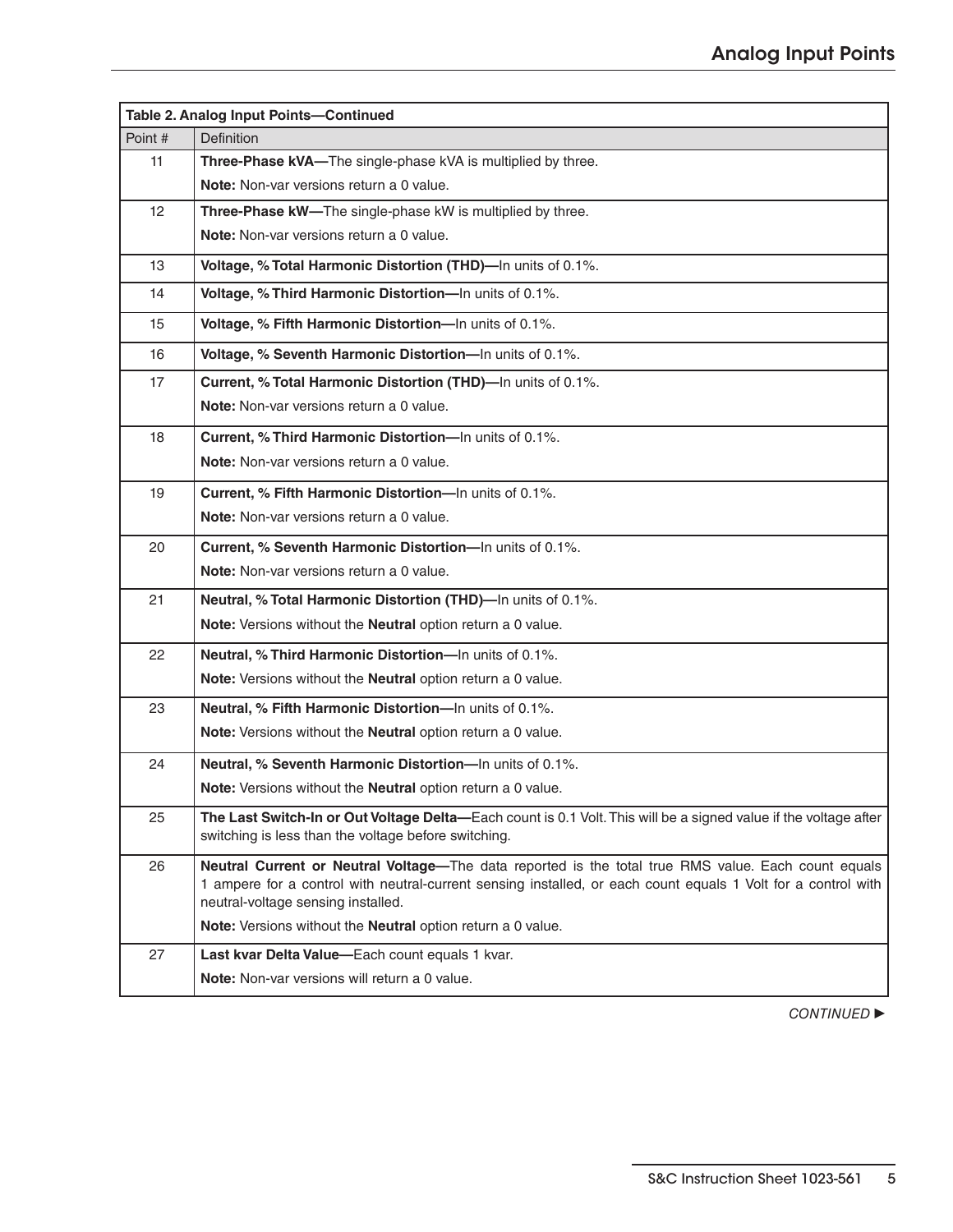|         | Table 2. Analog Input Points-Continued                                                                                                                                                                                                                                                                                                                                                                                                                                                                                                                                                                                   |
|---------|--------------------------------------------------------------------------------------------------------------------------------------------------------------------------------------------------------------------------------------------------------------------------------------------------------------------------------------------------------------------------------------------------------------------------------------------------------------------------------------------------------------------------------------------------------------------------------------------------------------------------|
| Point # | <b>Definition</b>                                                                                                                                                                                                                                                                                                                                                                                                                                                                                                                                                                                                        |
| 28      | Last Switch Operation Reason-The possible values are:                                                                                                                                                                                                                                                                                                                                                                                                                                                                                                                                                                    |
|         | <b>Manual Operation</b><br>1                                                                                                                                                                                                                                                                                                                                                                                                                                                                                                                                                                                             |
|         | <b>SCADA Operation</b><br>2                                                                                                                                                                                                                                                                                                                                                                                                                                                                                                                                                                                              |
|         | Voltage Override<br>3                                                                                                                                                                                                                                                                                                                                                                                                                                                                                                                                                                                                    |
|         | Temperature<br>4                                                                                                                                                                                                                                                                                                                                                                                                                                                                                                                                                                                                         |
|         | Timeclock<br>5                                                                                                                                                                                                                                                                                                                                                                                                                                                                                                                                                                                                           |
|         | Voltage<br>6                                                                                                                                                                                                                                                                                                                                                                                                                                                                                                                                                                                                             |
|         | <b>Time-Biased Voltage</b><br>7                                                                                                                                                                                                                                                                                                                                                                                                                                                                                                                                                                                          |
|         | Time-Biased Temperature<br>8                                                                                                                                                                                                                                                                                                                                                                                                                                                                                                                                                                                             |
|         | Auto Off Line<br>9                                                                                                                                                                                                                                                                                                                                                                                                                                                                                                                                                                                                       |
|         | 10 Auto On Line                                                                                                                                                                                                                                                                                                                                                                                                                                                                                                                                                                                                          |
|         | 11 Current                                                                                                                                                                                                                                                                                                                                                                                                                                                                                                                                                                                                               |
|         | 12 Var Mode                                                                                                                                                                                                                                                                                                                                                                                                                                                                                                                                                                                                              |
|         | 13 Reverse-Current Voltage                                                                                                                                                                                                                                                                                                                                                                                                                                                                                                                                                                                               |
|         | 14 Temperature-Sensor Error, Default-Voltage Strategy                                                                                                                                                                                                                                                                                                                                                                                                                                                                                                                                                                    |
|         | 15 SCADA Override                                                                                                                                                                                                                                                                                                                                                                                                                                                                                                                                                                                                        |
|         | 16 Temperature Override of Timeclock Strategy                                                                                                                                                                                                                                                                                                                                                                                                                                                                                                                                                                            |
|         | 17 Temperature Override of Current Strategy                                                                                                                                                                                                                                                                                                                                                                                                                                                                                                                                                                              |
|         | 18 Temperature Override of Var Strategy                                                                                                                                                                                                                                                                                                                                                                                                                                                                                                                                                                                  |
|         | 19 Reverse-Current Trip Inhibit                                                                                                                                                                                                                                                                                                                                                                                                                                                                                                                                                                                          |
|         | 20 Neutral Lockout                                                                                                                                                                                                                                                                                                                                                                                                                                                                                                                                                                                                       |
|         | 21 Neutral-Voltage or Current Corrective Action                                                                                                                                                                                                                                                                                                                                                                                                                                                                                                                                                                          |
|         | 22 Trip on Loss of Voltage                                                                                                                                                                                                                                                                                                                                                                                                                                                                                                                                                                                               |
| 29      | Voltage, % Ninth Harmonic Distortion-In units of 0.1%.                                                                                                                                                                                                                                                                                                                                                                                                                                                                                                                                                                   |
| 30      | Current, % Ninth Harmonic Distortion-In units of 0.1%.                                                                                                                                                                                                                                                                                                                                                                                                                                                                                                                                                                   |
|         | Note: Non-var versions return a 0 value.                                                                                                                                                                                                                                                                                                                                                                                                                                                                                                                                                                                 |
| 31      | Neutral, % Ninth Harmonic Distortion-In units of 0.1%.                                                                                                                                                                                                                                                                                                                                                                                                                                                                                                                                                                   |
|         | Note: Versions without the Neutral option return a 0 value.                                                                                                                                                                                                                                                                                                                                                                                                                                                                                                                                                              |
| 32      | Three-Phase Bank Size-In units of 50 kvars per count.                                                                                                                                                                                                                                                                                                                                                                                                                                                                                                                                                                    |
|         | Note: Non-var versions return a 0 value.                                                                                                                                                                                                                                                                                                                                                                                                                                                                                                                                                                                 |
| 33      | Extended Voltage Sampling Average Value-Voltage is sampled approximately every 0.3 seconds. Four of<br>these raw samples are averaged and scaled every 1.2 seconds to produce the RMS voltage reading. These<br>averaged and scaled RMS voltages are further accumulated and averaged over the new extended sampling<br>period. The number of samples collected is based on the configured number of seconds plus one, multiplied<br>by 5/6, rounded down. A default setting will thus result in 17 samples being collected and averaged over a time<br>period of approximately 20.4 seconds. Each count equals 0.1 Vac. |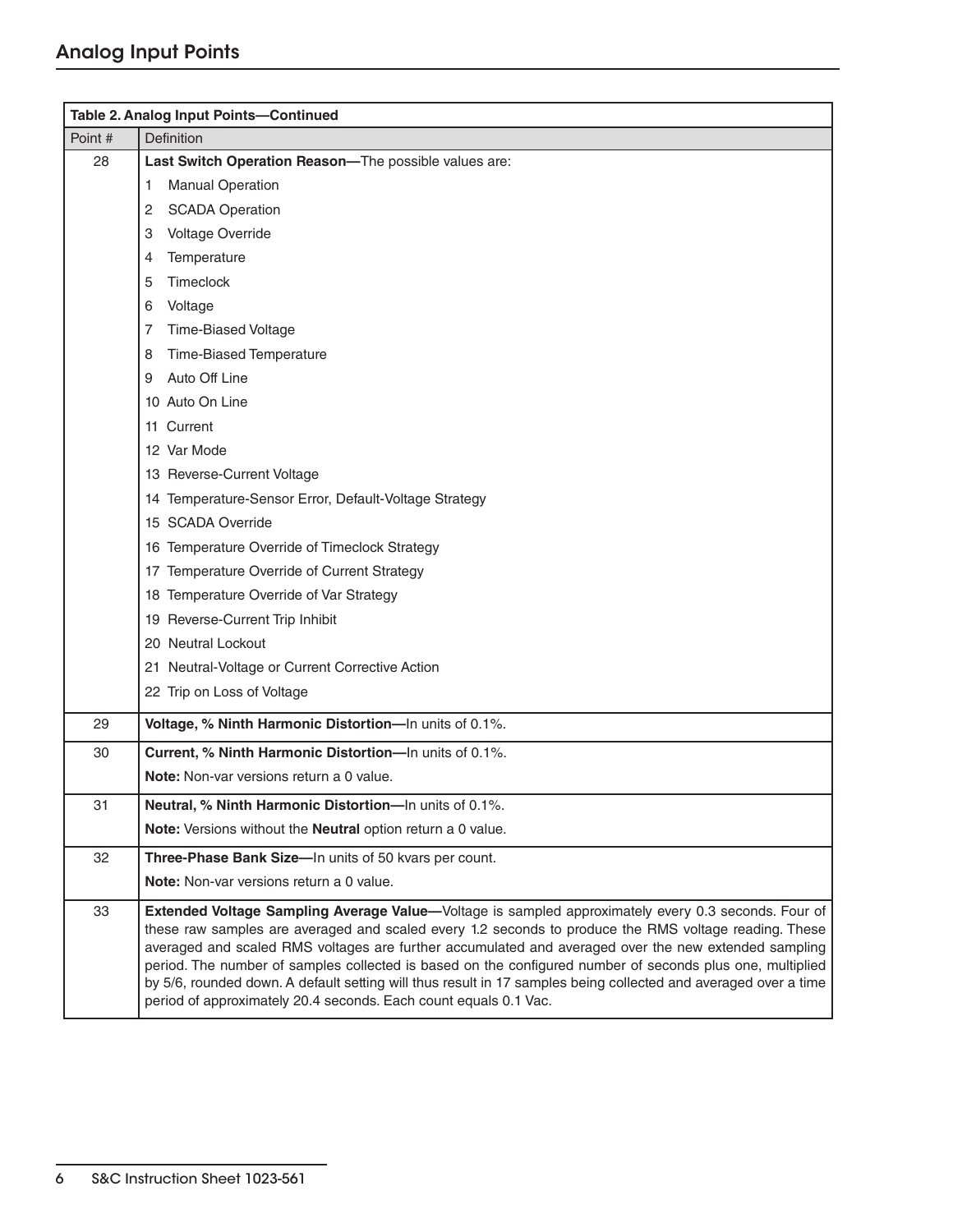| Table 3. Deadband Configurable Analog Input Points<br>Unsolicited-Response Mode V2 or V3 must be enabled for these reports to occur. Deadband configuration<br>is located on Page 3 of the <i>Communications Setup</i> screen. |                                                       |                                          |
|--------------------------------------------------------------------------------------------------------------------------------------------------------------------------------------------------------------------------------|-------------------------------------------------------|------------------------------------------|
| Point #                                                                                                                                                                                                                        | <b>Definition</b>                                     | <b>Reports on</b><br><b>Switch Event</b> |
| 3                                                                                                                                                                                                                              | Temperature                                           | No.                                      |
| 4                                                                                                                                                                                                                              | Secondary Voltage                                     | Yes                                      |
| 5                                                                                                                                                                                                                              | Primary Voltage (var only)                            | Yes                                      |
| $\overline{7}$                                                                                                                                                                                                                 | Neutral-Fundamental Current or Voltage (neutral only) | Yes                                      |
| 8                                                                                                                                                                                                                              | Single-phase Current (var only)                       | Yes                                      |
| 9                                                                                                                                                                                                                              | Phase Angle (var only)                                | Yes                                      |
| 10 <sup>1</sup>                                                                                                                                                                                                                | Three-phase kvars (var only)                          | Yes                                      |
| 11                                                                                                                                                                                                                             | Three-phase kVA (var only)                            | Yes                                      |
| 12                                                                                                                                                                                                                             | Three-phase kW (var only)                             | Yes                                      |
| 13                                                                                                                                                                                                                             | <b>Voltage Total Harmonic Distortion</b>              | <b>No</b>                                |
| 17                                                                                                                                                                                                                             | Current Total Harmonic Distortion (var only)          | <b>No</b>                                |
| 21                                                                                                                                                                                                                             | Neutral Total Harmonic Distortion (neutral only)      | No.                                      |
| 26                                                                                                                                                                                                                             | Neutral RMS Current or Voltage (neutral only)         | Yes                                      |
| 33                                                                                                                                                                                                                             | Extended Voltage-Sampling Average                     | No                                       |

| Table 4. Analog Input Points - Not Deadband Configurable<br>Unsolicited-Response Mode V2 or V3 must be enabled for these reports to occur. |                                     |                                    |
|--------------------------------------------------------------------------------------------------------------------------------------------|-------------------------------------|------------------------------------|
| Point #                                                                                                                                    | <b>Definition</b>                   | <b>Reports on<br/>Switch Event</b> |
| 25                                                                                                                                         | Last Voltage Delta                  | Yes                                |
| 27                                                                                                                                         | Last kvar Delta (var only)          | Yes                                |
| 28                                                                                                                                         | <b>Last Switch-Operation Reason</b> | Yes                                |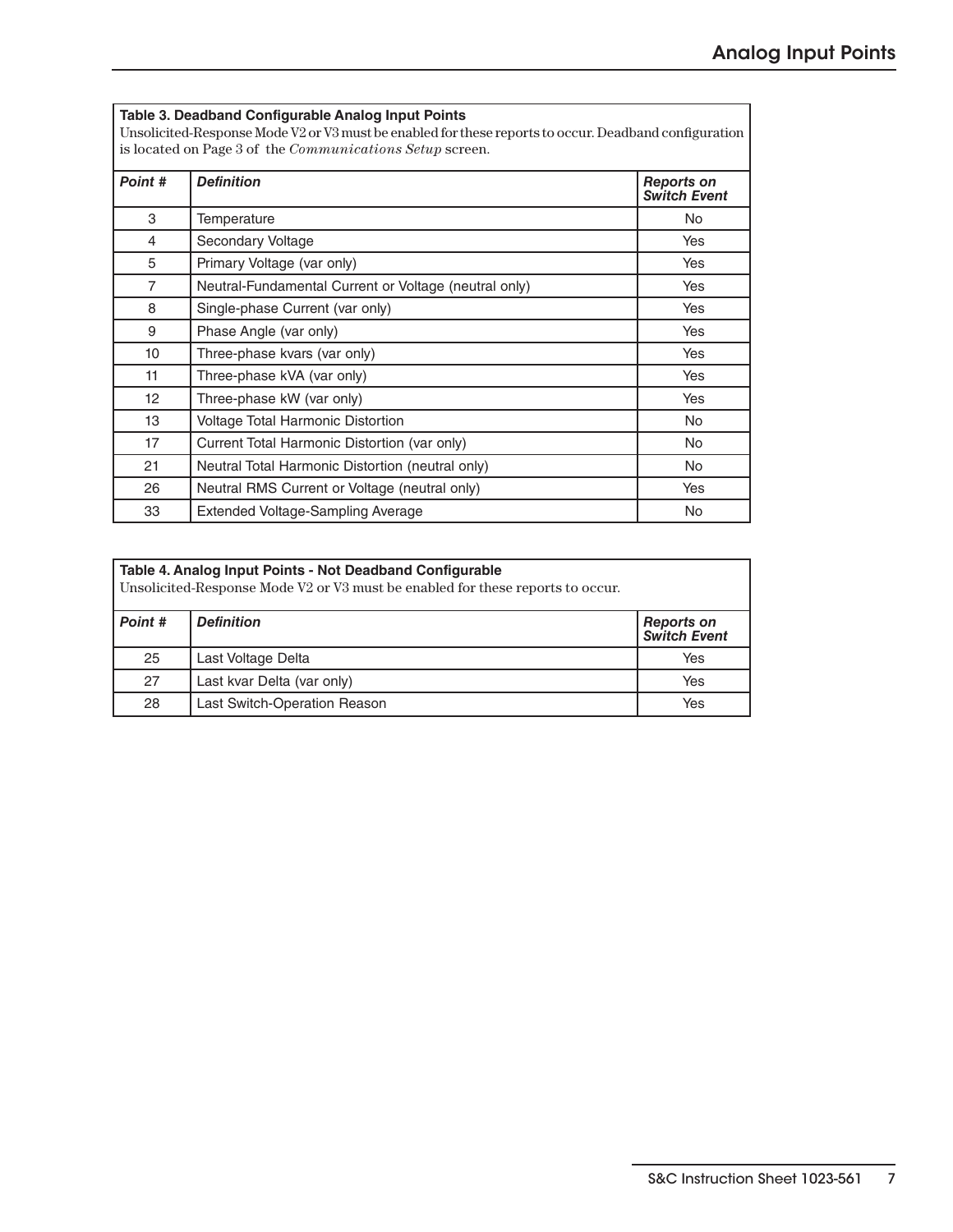**Note:** An Analog Output Point message sent with an invalid value, either due to being out of range, or in conflict with other settings, will result in a return message with Status Code 6 (Hardware Error).

| <b>Table 5. Analog Output Points</b> |                                                                                                                                                                                                                                                                                                                                                                                                                                                                                                                                                                                                                                                                                             |  |
|--------------------------------------|---------------------------------------------------------------------------------------------------------------------------------------------------------------------------------------------------------------------------------------------------------------------------------------------------------------------------------------------------------------------------------------------------------------------------------------------------------------------------------------------------------------------------------------------------------------------------------------------------------------------------------------------------------------------------------------------|--|
| Point #                              | Definition                                                                                                                                                                                                                                                                                                                                                                                                                                                                                                                                                                                                                                                                                  |  |
| $\Omega$                             | Application-Layer Confirmation Retry Time-This is the length of time the control waits for an application-lay-<br>er confirmation on an event-response message before resending the response. It uses a timer-byte format with<br>a range of 0.1 second to 10 minutes. The retry time is only in effect when the confirmation process is enabled.                                                                                                                                                                                                                                                                                                                                           |  |
|                                      | Note: In a timer-byte format, the top two bits are the time units ( $0 =$ tenths of seconds, $1$ (\$40) = seconds, $2$ (\$80)<br>$=$ minutes, 3 (\$C0) = hours). The bottom six bits are the count. A value of 1 second (\$41) can be more accurately<br>specified as 10 tenths (\$0A). A value of 1 minute (\$81) can be specified as 60 seconds (\$7C). A value of 1 hour<br>(\$C1) can be specified as 60 minutes (\$BC). The value \$FF generates an "infinite" time value. A non-zero value<br>causes the output to be on (active) continuously. The value zero causes the output to remain off. Do not set the<br>count field to zero unless the timer-byte units field is also zero. |  |
| 1                                    | Application Layer Confirmation Retry Count-This is the number of times the control sends an event-<br>response message without receiving a confirmation. This number (from 1 to 25) includes the initial response.<br>The retry count is only in effect when the confirmation process is enabled.                                                                                                                                                                                                                                                                                                                                                                                           |  |
| $\overline{c}$                       | Control Point Select Time-During a Select-Before-Operate procedure, this is the length of time that may<br>elapse between receiving the Select function for a point and receiving the Operate function for that same<br>point. If an Operate function is not received within this time period, the point is deselected and another Select<br>function is required before the point will operate. It uses a timer-byte format with a range of 1 second to<br>10 minutes.                                                                                                                                                                                                                     |  |
| 3                                    | SCADA Override Timer (In Timer-Byte Format)—Time values supported are: 5, 15, or 30 minutes and 1-<br>24 hours, in one-hour increments. 255 (decimal) is the Latched mode. (Decimal values are: 133, 143, 158, and<br>193-216.) If Latched mode is selected for the timer and SCADA Override mode becomes active with a Close<br>or Open command, DNP will report -1 for the minutes remaining in SCADA Override mode (Analog Input #6).<br>See Control Point #2 for SCADA Override mode operation details.                                                                                                                                                                                 |  |
|                                      | If SCADA Override mode is currently active and you reset the SCADA Override Timer setpoint to a different<br>value, timer operation will continue for the duration of the new value.                                                                                                                                                                                                                                                                                                                                                                                                                                                                                                        |  |
| $\overline{4}$                       | High-Voltage Override for the SCADA Override Mode-The values are entered at 0.1 Volt increments,<br>e.g. $130.0$ Volts = $1300$ .                                                                                                                                                                                                                                                                                                                                                                                                                                                                                                                                                           |  |
| 5                                    | Low-Voltage Override for the SCADA Override Mode-The values are entered at 0.1 Volt increments,<br>e.g. $130.0$ Volts = $1300$ .                                                                                                                                                                                                                                                                                                                                                                                                                                                                                                                                                            |  |
| 6                                    | Maximum Automatic Control Cycles Per Day—If the bank switches out this number of times during any<br>calendar day while in Automatic mode, further switching in Automatic mode is inhibited until the next calendar<br>day. (Default: 4)                                                                                                                                                                                                                                                                                                                                                                                                                                                    |  |
| $\overline{7}$                       | Extended Voltage Sampling Averaging Period-Configurable from one to 300 seconds. (Default: 20)                                                                                                                                                                                                                                                                                                                                                                                                                                                                                                                                                                                              |  |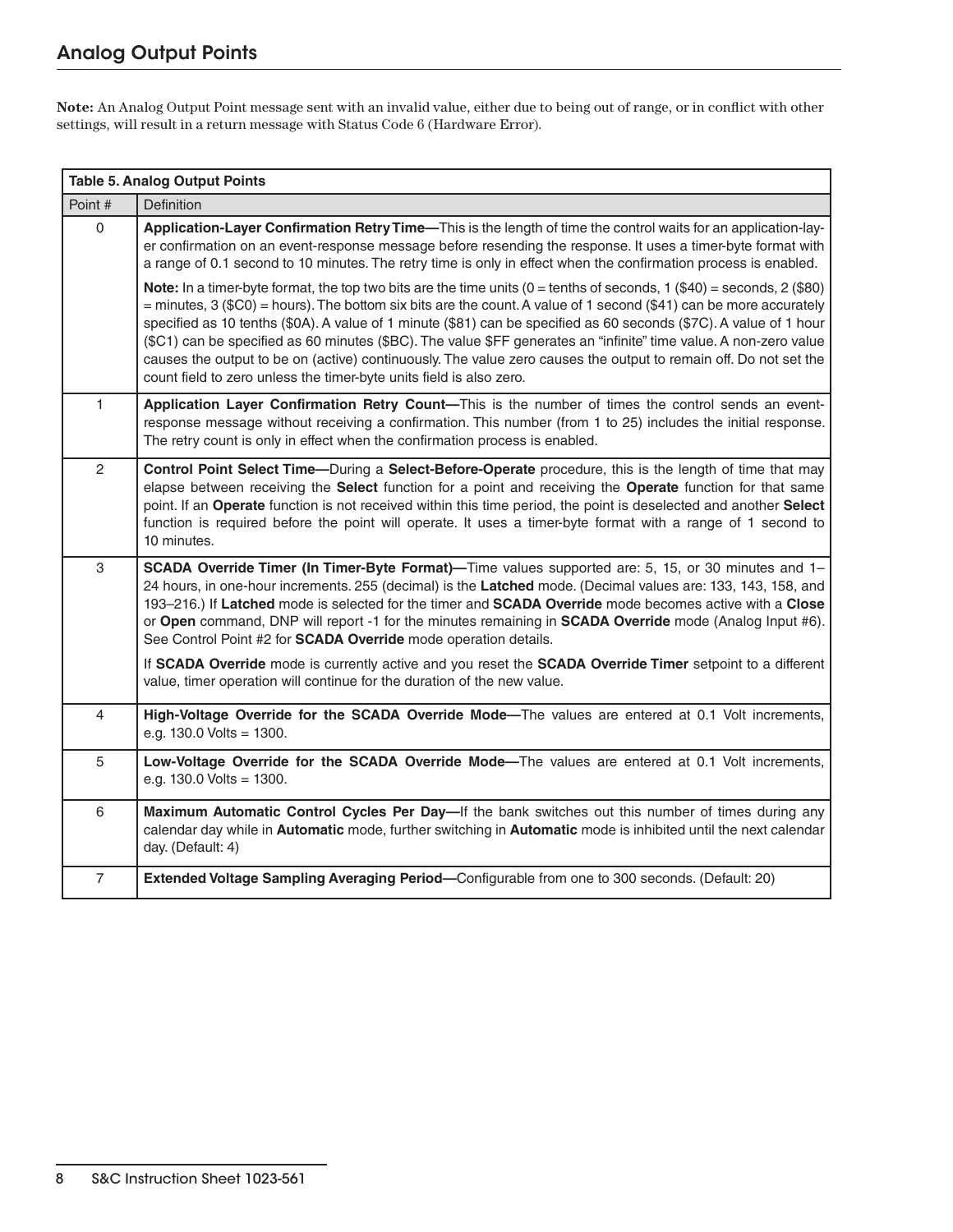| <b>Table 6. Binary Counter Points</b> |                                                                                                                                                                                                                                               |  |
|---------------------------------------|-----------------------------------------------------------------------------------------------------------------------------------------------------------------------------------------------------------------------------------------------|--|
| Point #                               | <b>Definition</b>                                                                                                                                                                                                                             |  |
| $\mathbf{0}$                          | Total Cycles Since Installation—This is the number of switch operations since the installation of the control.<br>The counter is incremented when the bank is switched out. This is a 16-bit counter and overflows back to zero<br>at 65.535. |  |
|                                       | Total Cycles This Year—This is the number of switch operations during this calendar year. The counter is<br>incremented when the bank is switched out. This is a 16-bit counter and overflows back to zero at 65,535.                         |  |
| $\mathcal{P}$                         | Daily Automatic Operations—This is the number of switch operations during the day and is incremented when<br>the bank is switched out.                                                                                                        |  |

| l Table 7. Frozen Counter Points |                                                                                                                                                                                                 |  |  |  |  |
|----------------------------------|-------------------------------------------------------------------------------------------------------------------------------------------------------------------------------------------------|--|--|--|--|
| Point #                          | <b>Definition</b>                                                                                                                                                                               |  |  |  |  |
| $\mathbf{0}$                     | <b>Total Frozen Cycles Since Installation—This is the number of switch operations before the operation counter</b><br>received a Freeze command, counted since the installation of the control. |  |  |  |  |
|                                  | <b>Total Frozen Cycles This Year—This is the number of switch operations before the operation counter received</b><br>a Freeze command, counted during this calendar year.                      |  |  |  |  |
| 2                                | <b>Total Frozen Cycles This Day—This is the number of switch operations before the operation counter received</b><br>a Freeze command, counted during this calendar day.                        |  |  |  |  |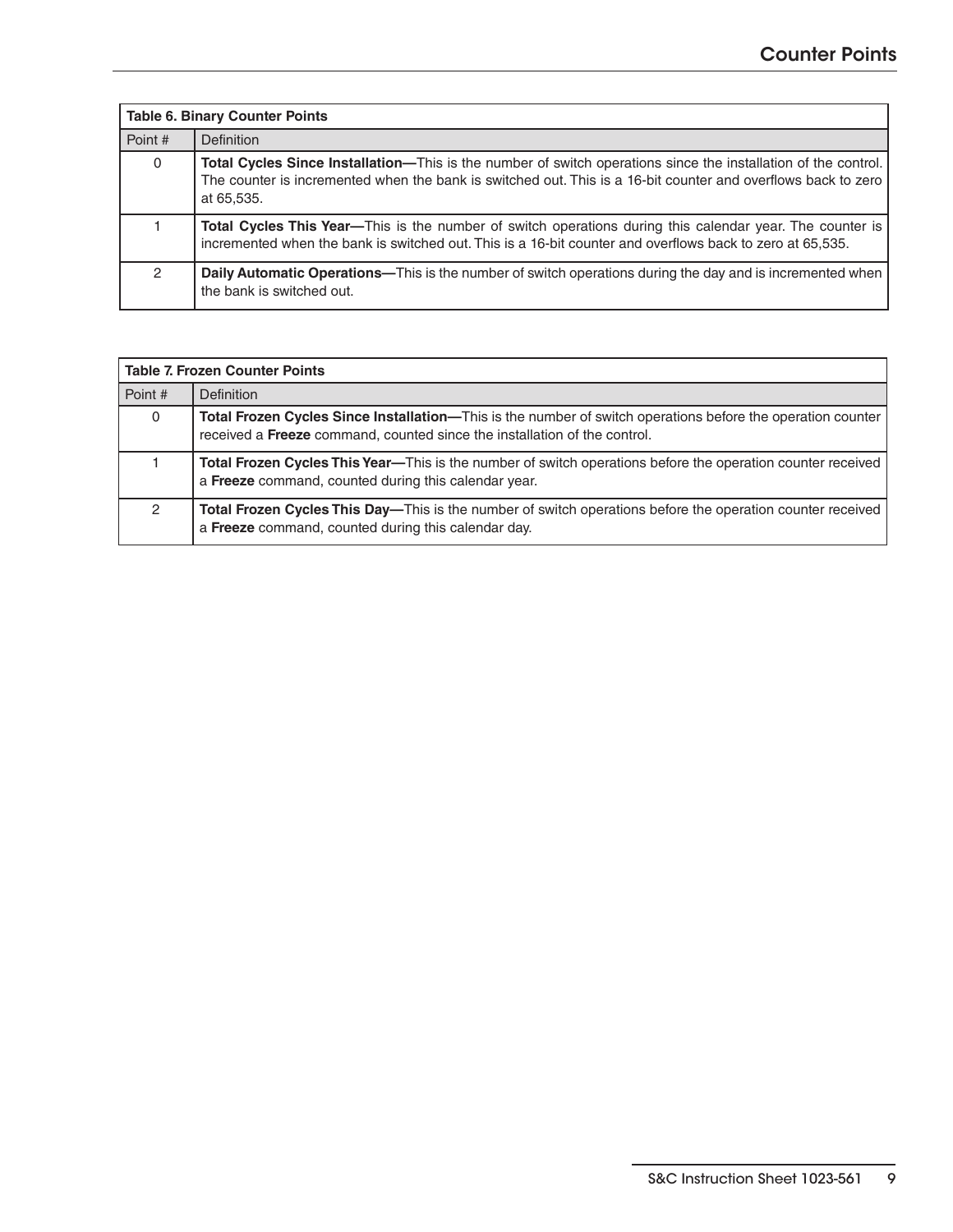|              | <b>Table 8. Control Points</b>                                                                                                                                                                                                                                                                                                                                                                                                                                                                                                                                                                                                                                                                                                                                                                                                                                                              |  |  |  |  |
|--------------|---------------------------------------------------------------------------------------------------------------------------------------------------------------------------------------------------------------------------------------------------------------------------------------------------------------------------------------------------------------------------------------------------------------------------------------------------------------------------------------------------------------------------------------------------------------------------------------------------------------------------------------------------------------------------------------------------------------------------------------------------------------------------------------------------------------------------------------------------------------------------------------------|--|--|--|--|
| Point #      | <b>Definition</b>                                                                                                                                                                                                                                                                                                                                                                                                                                                                                                                                                                                                                                                                                                                                                                                                                                                                           |  |  |  |  |
| $\mathbf 0$  | Issue the Close/Open Command to the Switch-                                                                                                                                                                                                                                                                                                                                                                                                                                                                                                                                                                                                                                                                                                                                                                                                                                                 |  |  |  |  |
|              | The Close/Open command may be issued using either the Select/Operate sequence, the Direct Operate<br>function, or the Direct Operate without Ack function. Both Trip and Close commands are valid for this point.                                                                                                                                                                                                                                                                                                                                                                                                                                                                                                                                                                                                                                                                           |  |  |  |  |
|              | Note: If you try to close the capacitor bank while the Reclose Delay Block feature is active, the control reports<br>a hardware error. The control will also return a hardware error if you attempt to operate the bank while the control<br>is in Automatic mode, unless the SCADA Override setpoint is also enabled. The SCADA Override mode can<br>be enabled with Control Point 2.                                                                                                                                                                                                                                                                                                                                                                                                                                                                                                      |  |  |  |  |
| $\mathbf{1}$ | Enable or Disable Automatic Operation-                                                                                                                                                                                                                                                                                                                                                                                                                                                                                                                                                                                                                                                                                                                                                                                                                                                      |  |  |  |  |
|              | This command is issued using the Latch On/Off request in the control relay output block. This<br>command disables the Automatic Operation mode (the control is set to Manual mode) until a subsequent<br>command to Enable the Automatic Operation mode is issued.                                                                                                                                                                                                                                                                                                                                                                                                                                                                                                                                                                                                                          |  |  |  |  |
|              | As distinguished from Control Point 6—Inhibit Automatic Operation, this command changes the operating mode<br>to Manual and does not time-out. Disabling Automatic Operation mode with Control Point 1 will cancel an<br>active SCADA Override mode status without changing the bank state. In Manual mode, SCADA bank state<br>commands will still be accepted by the control as long as the faceplate SCADA Control mode is set to the<br>Remote state.                                                                                                                                                                                                                                                                                                                                                                                                                                   |  |  |  |  |
|              | Note: The Automatic Operation mode is not disabled when the faceplate REMOTE/LOCAL switch is set to the<br>Local state.                                                                                                                                                                                                                                                                                                                                                                                                                                                                                                                                                                                                                                                                                                                                                                     |  |  |  |  |
| $\mathbf{2}$ | Enable or Disable SCADA Override Mode-                                                                                                                                                                                                                                                                                                                                                                                                                                                                                                                                                                                                                                                                                                                                                                                                                                                      |  |  |  |  |
|              | This command is issued using the Latch On/Off request in the control relay output block. Enabling the SCADA<br>Override mode allows subsequent SCADA commands to override automatic operation when the control is in<br>the Automatic mode. If the control is in Automatic mode and a SCADA command is issued when the SCADA<br>Override mode is disabled, the control will return a hardware error message. When the SCADA Override mode<br>is in the Enabled state, issuing a Close or Open command to Control Point 0 or a Control Point 6 command to<br>Inhibit Automatic Operation will start the SCADA Override Timer. When the SCADA Override Timer expires,<br>the control reverts to Automatic Operation mode, SCADA Override mode becomes inactive (not disabled),<br>and another SCADA command will override the Automatic Operation mode and start the SCADA Override<br>Timer. |  |  |  |  |
|              | <b>SCADA Override</b> mode maintains automatic operation but allows a SCADA command to change the bank<br>state and override Automatic Operation mode for the duration of the SCADA Override Timer. When the con-<br>trol is in Automatic mode, unless inhibited by the Inhibit Automatic Operation command, Neutral Sensor<br>Corrective Action and Voltage Override modes are still active when SCADA commands an overriding bank<br>action.                                                                                                                                                                                                                                                                                                                                                                                                                                              |  |  |  |  |
|              | When enabled, the SCADA Override mode remains enabled, even if inactive, until the control is put into Manual<br>Operation mode or a Disable SCADA Override command message is received. In Manual mode, any SCADA<br>command is accepted, even if SCADA Override mode is disabled, because Automatic Operation mode is<br>disabled in Manual mode and there is no automatic activity to override.                                                                                                                                                                                                                                                                                                                                                                                                                                                                                          |  |  |  |  |
|              | If SCADA Override mode is active due to an Inhibit Automatic Operation command or an Open or Close<br>command, and Automatic Operation mode is subsequently disabled (Manual mode is entered) and then<br>re-enabled, SCADA Override mode must be re-enabled before either an Inhibit Automatic Operation<br>command or a bank operation command will be accepted.                                                                                                                                                                                                                                                                                                                                                                                                                                                                                                                          |  |  |  |  |
| 3            | <b>Reset Neutral Lockout-</b>                                                                                                                                                                                                                                                                                                                                                                                                                                                                                                                                                                                                                                                                                                                                                                                                                                                               |  |  |  |  |
|              | This command is issued using a Pulse On request. Starting with software revision 1.19 (and later revisions),<br>the Neutral Lockout state is reset when the Operating Mode state is changed, either from the Automatic to<br>Manual or Manual to Automatic state, which also resets any active alarms and lockout conditions. This control<br>point resets a Neutral Lockout state without changing the Operating mode.                                                                                                                                                                                                                                                                                                                                                                                                                                                                     |  |  |  |  |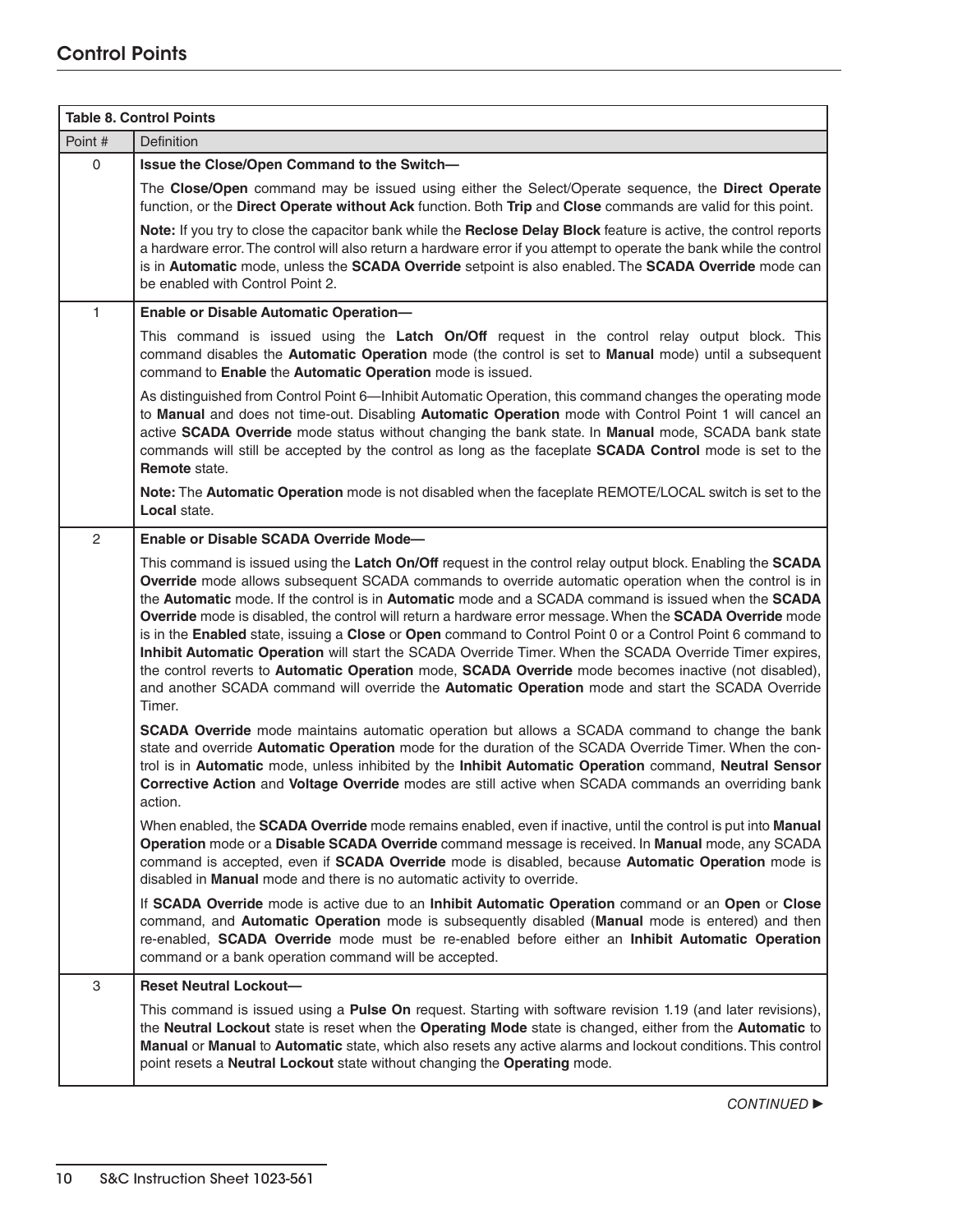|                | <b>Table 8. Control Points-Continued</b>                                                                                                                                                                                                                                                                                                                                                                                                                                                                                                    |  |  |  |  |  |
|----------------|---------------------------------------------------------------------------------------------------------------------------------------------------------------------------------------------------------------------------------------------------------------------------------------------------------------------------------------------------------------------------------------------------------------------------------------------------------------------------------------------------------------------------------------------|--|--|--|--|--|
| Point #        | Definition                                                                                                                                                                                                                                                                                                                                                                                                                                                                                                                                  |  |  |  |  |  |
| 4              | Enable or Disable Application-Layer Confirmations-                                                                                                                                                                                                                                                                                                                                                                                                                                                                                          |  |  |  |  |  |
|                | This command is issued using the Latch On/Off request in the control relay output block. When in the Enabled<br>state, the control requests a confirmation from the master station for every event response message generated.                                                                                                                                                                                                                                                                                                              |  |  |  |  |  |
| 5              | <b>Reset All Alarms-</b>                                                                                                                                                                                                                                                                                                                                                                                                                                                                                                                    |  |  |  |  |  |
|                | All Trouble conditions and Error conditions viewed from the Alarm Status button on the Operations screen<br>can be reset with this control point. Only the Pulse On/Momentary relay operation is supported. Starting with<br>software revision 1.19 (and later revisions), all alarms are reset when the Operating Mode state is changed,<br>either from the Automatic to Manual or Manual to Automatic state, which also resets any lockout conditions.<br>This control point resets all alarms without changing the Operating Mode state. |  |  |  |  |  |
| 6              | Inhibit Automatic Operation for Duration of the SCADA Override Timer-                                                                                                                                                                                                                                                                                                                                                                                                                                                                       |  |  |  |  |  |
|                | When the master station sends a Latch On command to this control point, automatic operation is inhibited<br>for the duration of the SCADA Override Timer. If the SCADA Override mode is presently active, the SCADA<br>Override Timer is reset to its full duration. Any subsequent <b>Automatic Override</b> condition will not be processed<br>and the bank will remain in its present state until the timer expires.                                                                                                                     |  |  |  |  |  |
|                | To use this command, the SCADA Override mode must be presently enabled. If the SCADA Override mode is<br>presently disabled, Control Point 2 can be used to enable it. An attempt to issue this command while the SCADA<br>Override mode is disabled will cause the control to return a hardware error response, indicating that the control<br>is not in the proper state to accept this command.                                                                                                                                          |  |  |  |  |  |
|                | Issuing this command does not allow a <b>SCADA Override</b> bank operation command to supersede a preexist-<br>ing Voltage Override condition because it would place the bank in a state contraindicated by the Voltage<br>Override condition. Such a bank operation command will be accepted though, and subsequently acted upon, if<br>the Voltage Override condition clears before the SCADA Override Timer expires.                                                                                                                     |  |  |  |  |  |
|                | When the SCADA Override Timer expires the previous automatic strategy is resumed. If the timer has not<br>expired, sending an additional Latch On command to this point will restart the SCADA Override Timer count-<br>down and maintain the inhibition of Automatic Operation mode for the duration of the timer. If a Latch Off<br>command is sent, both the Inhibit Automatic Operation and SCADA Override modes are cancelled.                                                                                                         |  |  |  |  |  |
|                | Any bank operation command will disable the Inhibit Automatic Operation mode and restart the<br>SCADA Override Timer for the Open or Close operation. A presently active Override condition will<br>supersede a SCADA command to put the bank into a state contrary to that dictated by the Automatic Override<br>condition.                                                                                                                                                                                                                |  |  |  |  |  |
| $\overline{7}$ | Enable/Disable Automatic Bank Voltage Change Calculation-The Latch On command enables automatic<br>calculation; the Latch Off command disables automatic calculation.                                                                                                                                                                                                                                                                                                                                                                       |  |  |  |  |  |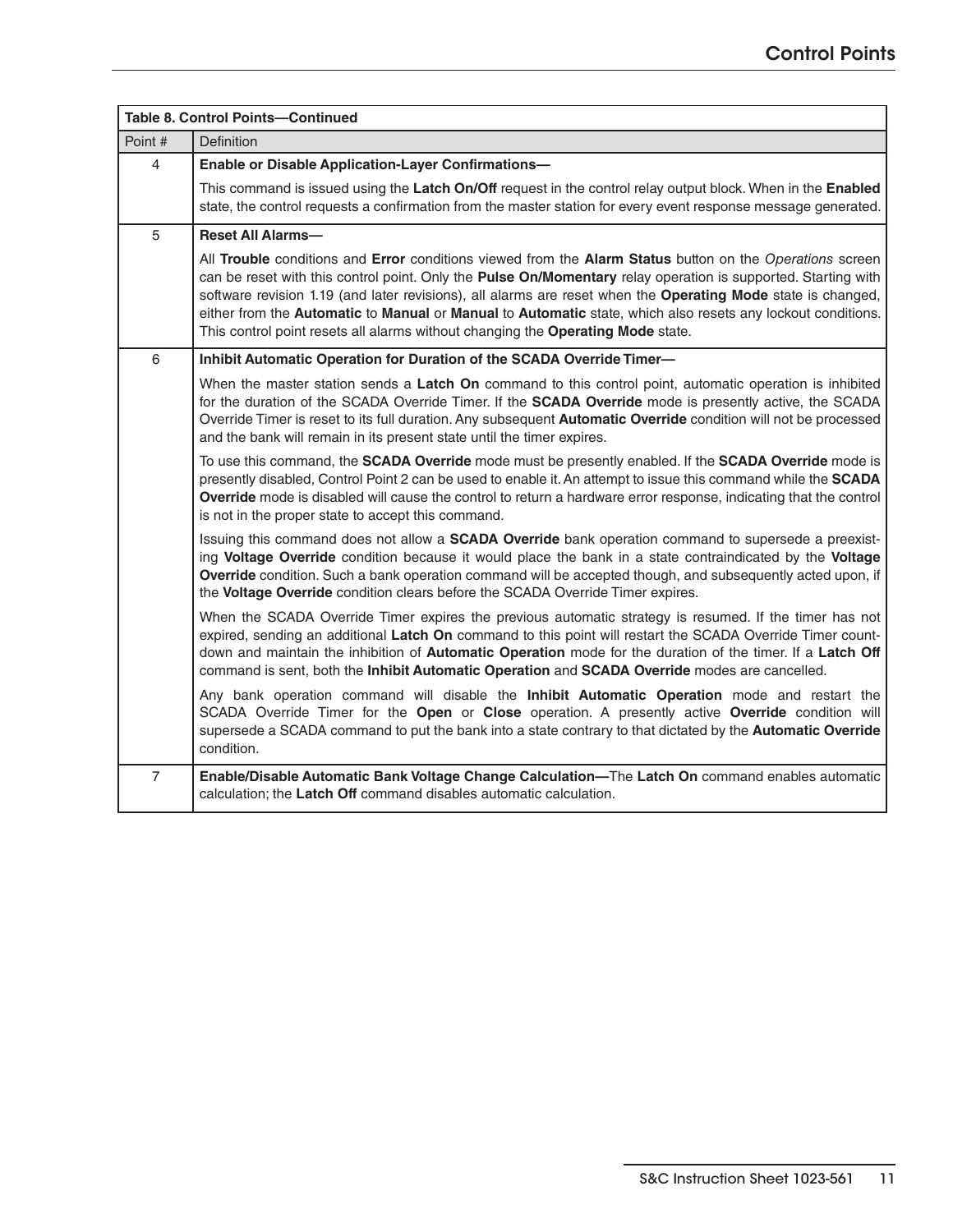This implementation of the DNP protocol and this section of documentation conform to the document DNP V3.00 Subset Definitions, Version 0.01, available from the DNP Users Group.

#### **Table 9. Device Profile Description**

This section describes the compatibility of S&C's implementation of DNP with other devices.

| DNP V3.00<br>DEVICE PROFILE DOCUMENT                                                                                                                                                          |                                                                                                            |  |  |  |  |  |
|-----------------------------------------------------------------------------------------------------------------------------------------------------------------------------------------------|------------------------------------------------------------------------------------------------------------|--|--|--|--|--|
| Vendor Name: S&C Electric Company                                                                                                                                                             |                                                                                                            |  |  |  |  |  |
| Device Name: IntelliCap Plus Capacitor Control                                                                                                                                                |                                                                                                            |  |  |  |  |  |
| Highest DNP Level Supported:<br>For Requests - Level 2<br>For Responses - Level 2                                                                                                             | Device Function:<br>Master X Slave                                                                         |  |  |  |  |  |
| Notable objects, functions, and/or qualifiers supported in addition to the Highest<br>DNP Levels Supported (the complete list is described in the attached table):<br>8-Bit Unsigned Integers |                                                                                                            |  |  |  |  |  |
| Maximum Data Link Frame Size (bytes)<br>Transmitted - 292<br>$Received - 292$                                                                                                                 | Max Application Fragment Size (bytes)<br>Transmitted - 249<br>$Received - 249$                             |  |  |  |  |  |
| Maximum Data link Re-tries:<br>X None<br>Fixed at<br>Configurable, range 1 to 25                                                                                                              | Maximum Application Layer Re-tries:<br>_ None<br>Fixed at<br>X Configurable, range 1 to 25<br>and infinite |  |  |  |  |  |

**CONTINUED ▶**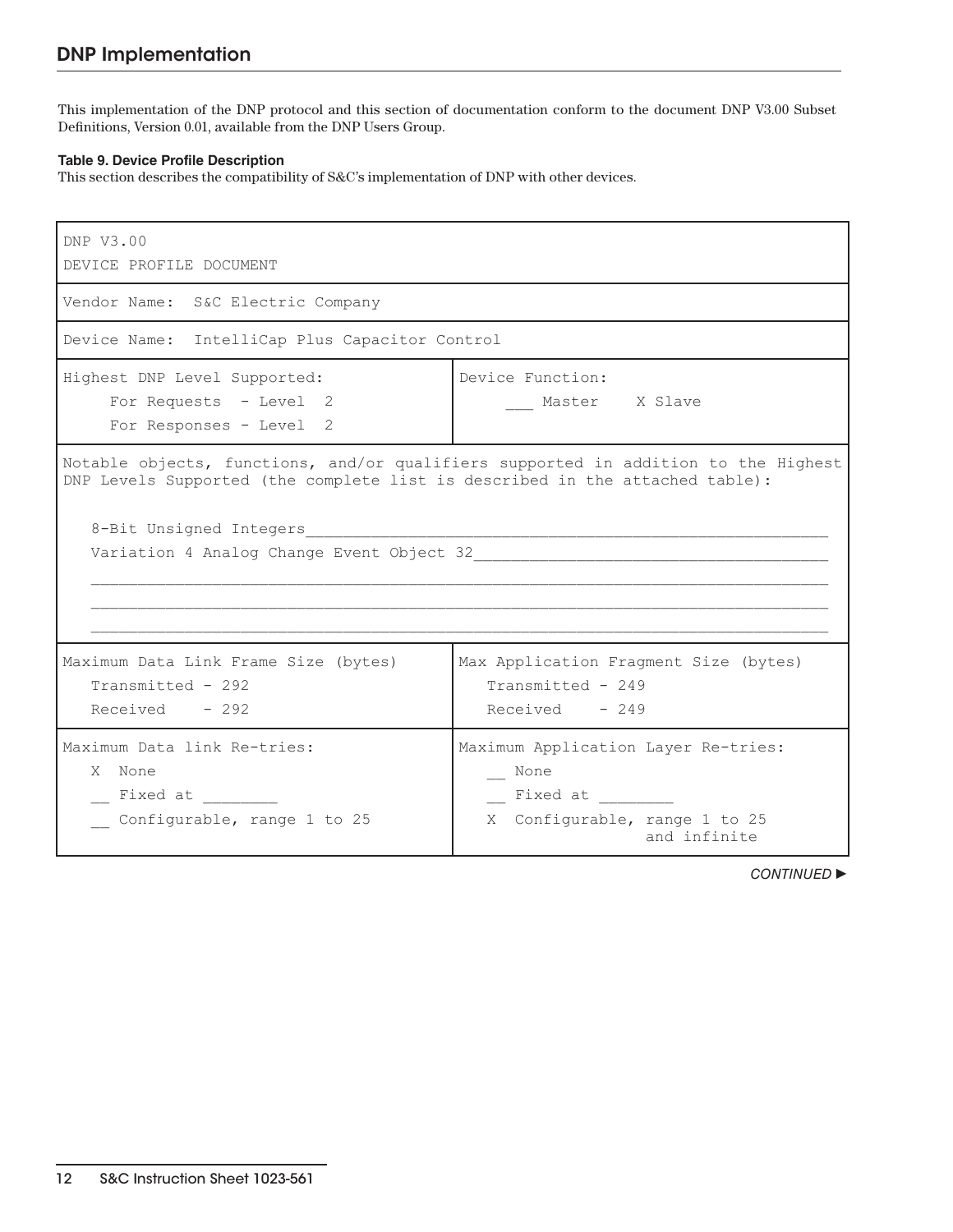| Requires Data Link Layer Confirmation:                              |  |  |  |  |
|---------------------------------------------------------------------|--|--|--|--|
| X Never                                                             |  |  |  |  |
| Always                                                              |  |  |  |  |
| Sometimes If "Sometimes," when?                                     |  |  |  |  |
| Configurable If "Configurable," how?                                |  |  |  |  |
| Requires Application Layer Confirmation:                            |  |  |  |  |
| Never                                                               |  |  |  |  |
| Always (not recommended)                                            |  |  |  |  |
| When reporting Event Data (Slave devices only)                      |  |  |  |  |
| When sending multi-fragment responses (Slave devices only)          |  |  |  |  |
| Sometimes If "Sometimes," when?                                     |  |  |  |  |
| X Configurable If "Configurable," how? - Response confirmations are |  |  |  |  |
| configured through SCADA communications or through locally          |  |  |  |  |
| connected setup software.                                           |  |  |  |  |
| Timeouts while waiting for:                                         |  |  |  |  |
| Data Link Confirm X None Fixed Variable Config                      |  |  |  |  |
| Complete Appl. Fragment X None _ Fixed _ Variable _ Config          |  |  |  |  |
| Application Confirm  None __ Fixed __ Variable X Config             |  |  |  |  |
| Complete Appl. Response X None Fixed Variable Config                |  |  |  |  |
| Others                                                              |  |  |  |  |
| Attach explanation if "Variable" or "Configurable" was checked      |  |  |  |  |
| (see Note 1 below for explanation)                                  |  |  |  |  |

**CONTINUED ▶**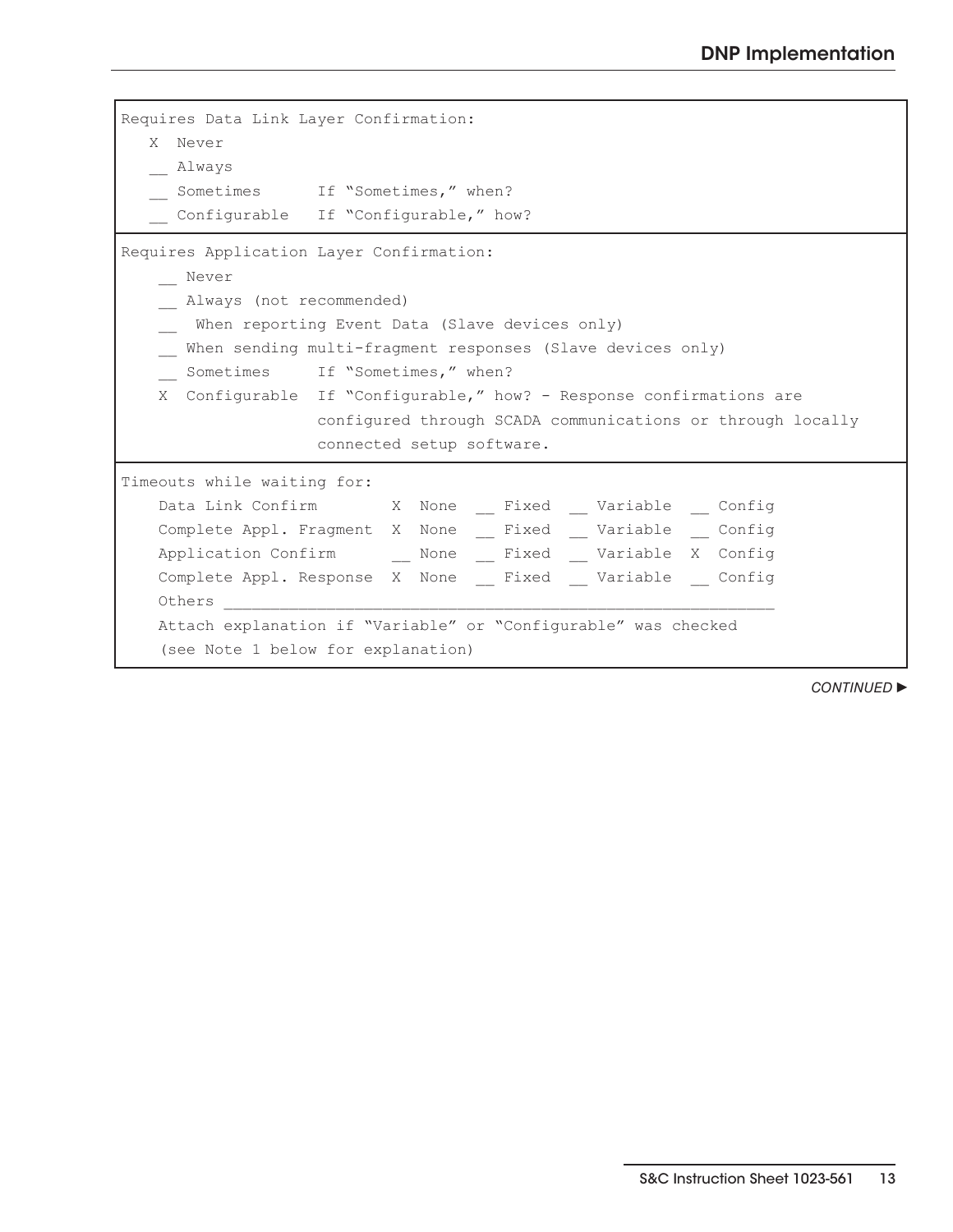| Sends/Executes Control Operations:                                                           |                                     |       |  |                                 |  |
|----------------------------------------------------------------------------------------------|-------------------------------------|-------|--|---------------------------------|--|
| WRITE Binary Outputs X Never Always Sometimes Config                                         |                                     |       |  |                                 |  |
| SELECT/OPERATE                                                                               | Never _ Always X Sometimes _ Config |       |  |                                 |  |
| DIRECT OPERATE                                                                               | Never _ Always X Sometimes _ Config |       |  |                                 |  |
| DIRECT OPERATE - NO ACK Never Always X Sometimes Config                                      |                                     |       |  |                                 |  |
|                                                                                              |                                     |       |  |                                 |  |
| Count $> 1$                                                                                  | X Never Always Sometimes Config     |       |  |                                 |  |
| Pulse On                                                                                     | Never Always X Sometimes Config     |       |  |                                 |  |
| Pulse Off                                                                                    | X Never Always Sometimes Config     |       |  |                                 |  |
| Latch On                                                                                     | Never _ Always X Sometimes _ Config |       |  |                                 |  |
| Latch Off                                                                                    | Never Always X Sometimes Config     |       |  |                                 |  |
|                                                                                              |                                     |       |  |                                 |  |
| Queue                                                                                        | X Never Always Sometimes Config     |       |  |                                 |  |
| Clear Queue                                                                                  | X Never Always Sometimes Config     |       |  |                                 |  |
|                                                                                              |                                     |       |  |                                 |  |
| Attach explanation if "Sometimes" or "Configurable" was checked                              |                                     |       |  |                                 |  |
| (see Note 2 below for explanation)                                                           |                                     |       |  |                                 |  |
|                                                                                              |                                     |       |  |                                 |  |
| FILL OUT THE FOLLOWING ITEM FOR MASTER DEVICES ONLY:                                         |                                     |       |  |                                 |  |
| Master Expects Binary Input Change Events:                                                   |                                     |       |  |                                 |  |
| Either time-tagged or non-time-tagged for a single event                                     |                                     |       |  |                                 |  |
|                                                                                              |                                     |       |  |                                 |  |
| Both time-tagged and non-time-tagged for a single event<br>Configurable (attach explanation) |                                     |       |  |                                 |  |
|                                                                                              |                                     |       |  |                                 |  |
| FILL OUT THE FOLLOWING ITEMS FOR SLAVE DEVICES ONLY:                                         |                                     |       |  |                                 |  |
| Reports Binary Input Change Events when no Reports time-tagged Binary Input Change           |                                     |       |  |                                 |  |
| specific variation requested:<br>Events when no specific variation                           |                                     |       |  |                                 |  |
| requested:                                                                                   |                                     |       |  |                                 |  |
| Never                                                                                        |                                     | Never |  |                                 |  |
| Only time-tagged                                                                             |                                     |       |  | X Binary Input Change with Time |  |

|  |  | Bin In Change Relative Time |  |
|--|--|-----------------------------|--|

\_\_ Configurable (explain)

**CONTINUED ▶** 

X Only non-time-tagged

\_\_ Configurable to send both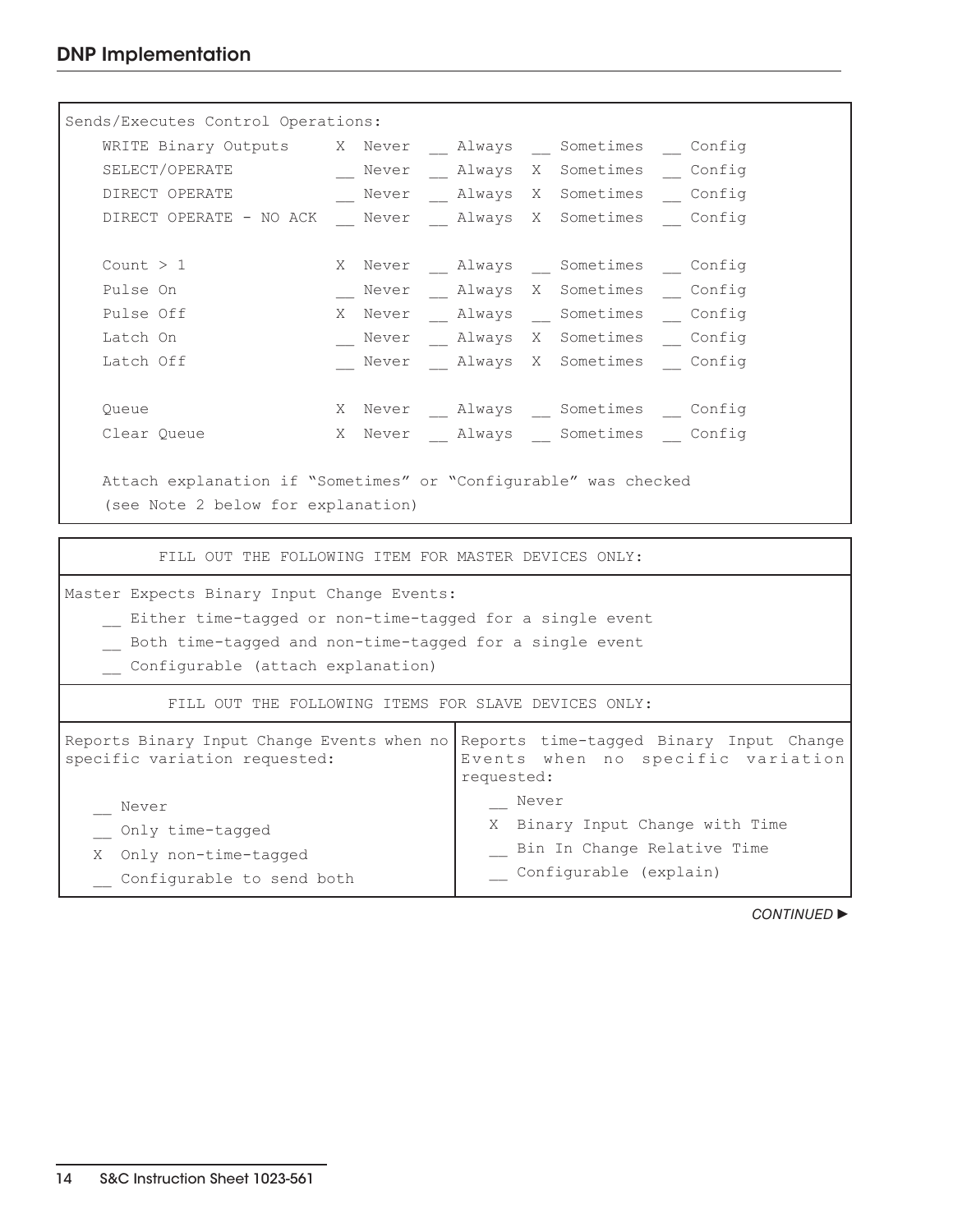| Sends Unsolicited Responses:                                                                                                                                             | Sends Static Data in Unsolicited<br>Responses:                                                                                                  |  |  |  |  |
|--------------------------------------------------------------------------------------------------------------------------------------------------------------------------|-------------------------------------------------------------------------------------------------------------------------------------------------|--|--|--|--|
| Never<br>Configurable (explain)<br>X<br>Only certain objects<br>Sometimes (explain)<br>ENABLE/DISABLE UNSOLICITED<br>Function codes supported<br>(see Note 3 below)      | Never<br>When Device Restarts<br>When Status Flags Change<br>X.<br>No other options are permitted.<br>(see Note 3 below)                        |  |  |  |  |
| Default Counter Object/Variation:<br>No Counters Reported<br>Configurable (explain)<br>Default Object - 20<br>X<br>Default Variation - 5<br>Point-by-point list attached | Counters Roll Over at:<br>No Counters Reported<br>Configurable (explain)<br>X 16 Bits<br>32 Bits<br>Other Value<br>Point-by-point list attached |  |  |  |  |
| Sends Multi-Fragment Responses (Slave Only): X Yes<br>No                                                                                                                 |                                                                                                                                                 |  |  |  |  |

#### **Note 1: Timeouts While Waiting for Confirmations**

When an application layer response confirmation is requested, the control waits before sending another response/confirmation attempt (if the retry number has not been reached or the confirmation process has been stopped). This **Confirmation** request uses the timeout period **Time Delay Between Attempts** setpoint.

The **Time Delay Between Attempts** setpoint can be set with IntelliLink Setup Software or via SCADA. (See Instruction Sheet 1023-530, "S&C IntelliCap® Plus Automatic Capacitor Control: *Setup*" for more details.)

#### **Note 2: Control Operations Executed**

For all **Binary Output Relay** operations and **Analog Output** operations, the allowed control functions are:

- Select/Operate
- Direct Operate
- Direct Operate No Ack

The master station can choose which of these three functions to use at any given time.

You must use the **Trip/Close** commands for these functions in the control block. Set the **Count** value to "1" and the **Code** value to "NUL" (0) or "1." The control ignores the **On-Time** and **Off-Time** values and the Queue and Clear flags in the Control Code.

For all momentary point operations, you must use the **Pulse On** function. When using this function, set the **Count** value in the Control Block to "1" and the **Code** value to "1." Set the **Trip/Close** command to "NUL" (00). The switch control ignores the **On-Time** and **Off-Time** values and the Queue and Clear flags in the Control Code.

For all latching point operations, you can use either the **Latch On** or **Latch Off** function. For either function, set the **Count** value in the Control Block to "1." Set the **Code** value to "3" for Latch On or "4" for Latch Off. Set the **Trip/Close** command to "NUL" (00). The switch control ignores the **On-Time** and **Off-Time** values and the Queue and Clear flags in the Control Code.

For more details, see the "Control Relay Output Block" section of the document object library in the DNP V 3.00 Basic 4 Document Set, available from the DNP Users Group.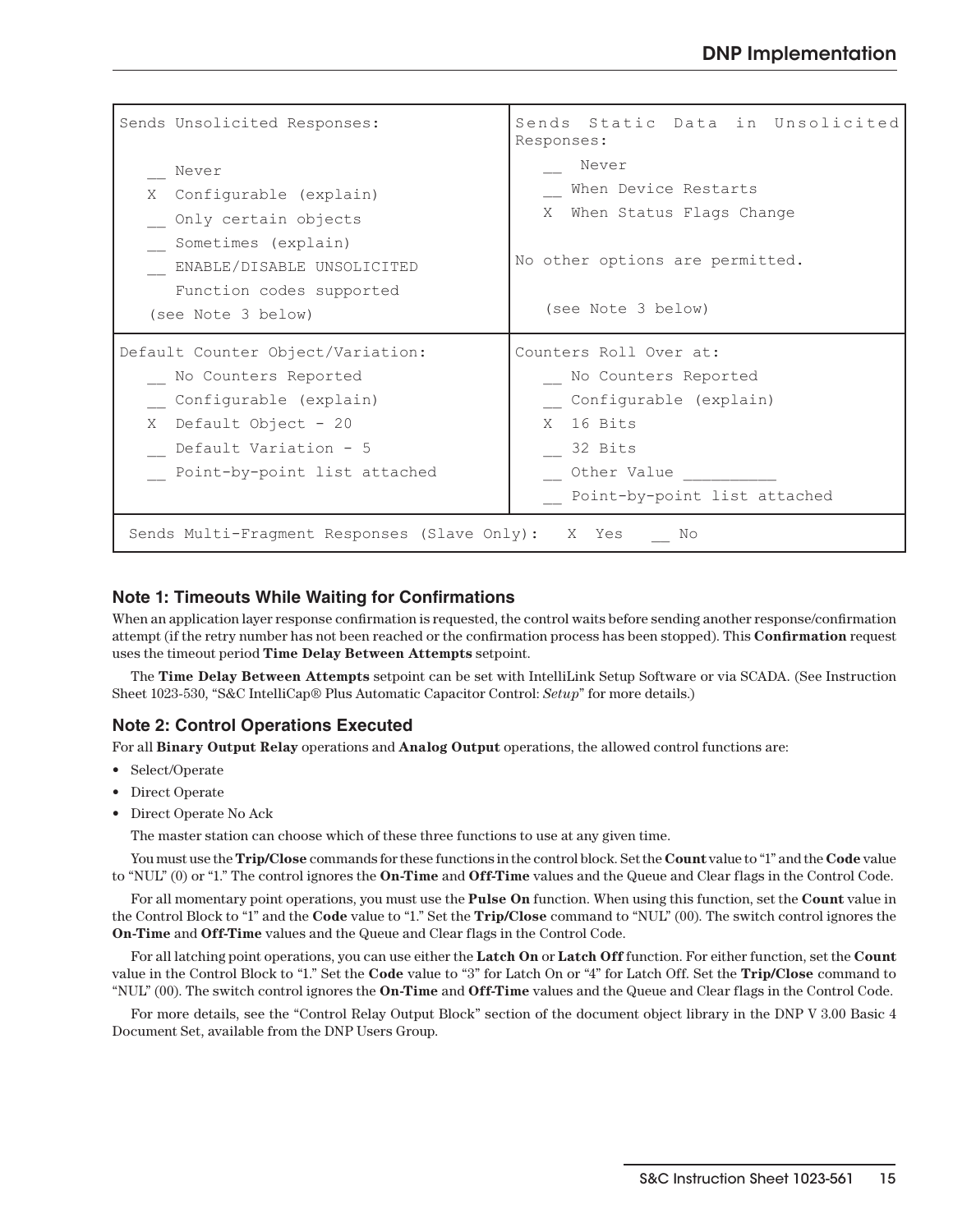## **Note 3: Unsolicited Responses**

The control returns unsolicited responses to the configured master station address when a change occurs in any status point or when the device is restarted. Object 2, variation 2 ("Binary Input Change with Time") is returned.

The control returns unsolicited responses to the configured master station address when a deadband-configurable analog input point change occurs that exceeds the configured deadband delta. Object 32, variation 4 ("Analog Change Event - Variation 4") is returned.

The control also returns unsolicited responses when certain analog input points have been enabled to report on a bank switching event, and that event occurs. See Table 10 on Page 17. Object 32, variation 4 ("Analog Change Event - Variation 4") is returned.

You can enable and disable unsolicited responses from the setup software or via SCADA (function code 20 to enable, function code 21 to disable).

## **Note 4: Binary Output Status**

In a response to a **Binary Output Status** request, the control returns a status byte for each control point available. In this implementation of the Binary Output Status object, only the **Online** bit is used. All other bits, including the **State** bit, should be ignored.

You can inspect the state of all digital points (controlled and not controlled) by using the Binary Input object.

#### **Note 5: 8-Bit Unsigned Integer**

This object provides efficient access to all types of memory-mapped data. All virtual memory locations are addressed using 16-bit absolute address identifiers in the **Range** field (qualifier code 4), least significant byte (LSB) first.

To perform a write to general memory, make sure the high bytes of the addresses do not span virtual memory regions or multiple tables and the low bytes of the addresses are in ascending order.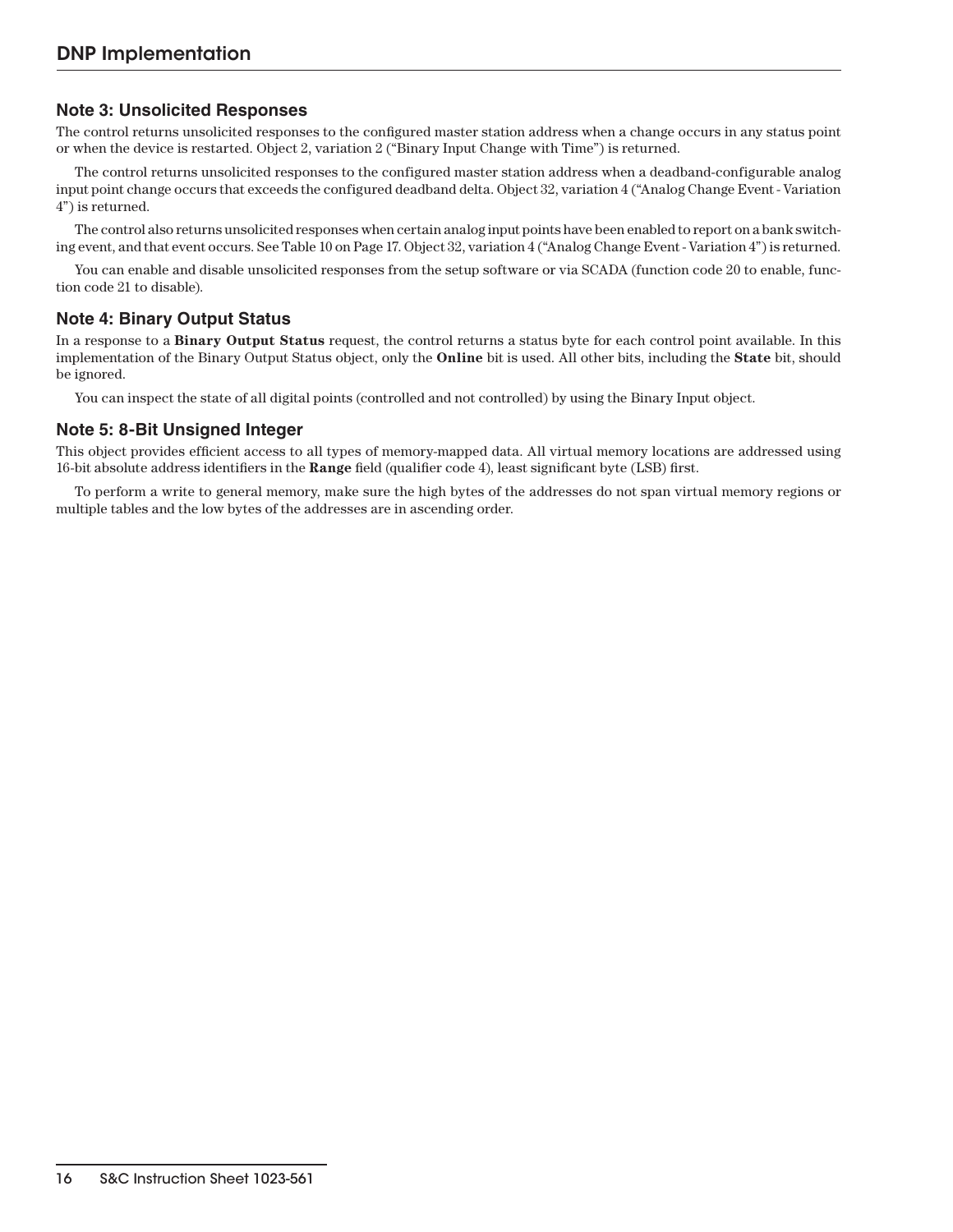## **Implementation Table**

This section describes the objects and requests this implementation accepts and which responses are returned. Object, Variation, and Qualifier Codes in the request must exactly match what is expected; otherwise, the switch control flags an error. All application layer responses use the standard response function code 129.

| Table 10. DNP Implementation |                |                                                                                 |                       |                             |                          |
|------------------------------|----------------|---------------------------------------------------------------------------------|-----------------------|-----------------------------|--------------------------|
|                              |                | OBJECT                                                                          | REQUEST               |                             | <b>RESPONSE</b>          |
| Obj                          | Var            | Description                                                                     | Func<br>Code<br>(dec) | Oualifier<br>Codes<br>(hex) | Default<br>Var.<br>(hex) |
| $\mathbf{1}$                 | $\Omega$       | Binary Input - All Variations                                                   | $\mathbf{1}$          | 06                          |                          |
| 1                            | $\mathbf 1$    | Binary Input                                                                    |                       |                             | 0 <sup>0</sup>           |
| $\mathbf{2}$                 | 0              | Binary Input Change - All Variations                                            | $\mathbf 1$           | 06,07,08                    |                          |
| $\overline{2}$               | 1              | Binary Input Change without Time                                                | $\mathbf 1$           | 06,07,08                    | 17                       |
| $\mathbf{2}$                 | 2              | Binary Input Change with Time<br>(see Note 4)                                   | 1                     | 06,07,08                    | 17                       |
| $\mathbf{2}$                 | 3              | Binary Input Change with Relative Time<br>(object parsed but no data to return) | $\mathbf{1}$          | 06,07,08                    | 17                       |
| 10                           | $\Omega$       | Binary Output - All Variations                                                  | $\mathbf{1}$          | 06                          |                          |
| 10                           | 1              | Binary Output<br>(object parsed but WRITE not used)                             | $\mathbf{2}$          | 17,28                       |                          |
| 10                           | $\overline{2}$ | Binary Output Status<br>(only use the on-line bit, see Note 4)                  |                       |                             | 0 <sub>0</sub>           |
| 12                           | 1              | Control Relay Output Block                                                      | 3,4,<br>5,6           | 17,28                       | echo of<br>request       |
| 20                           | $\Omega$       | Binary Counter - All Variations                                                 | 1, 7, 8<br>9,10       | 06                          |                          |
| 20                           | 6              | 16-Bit Binary Counter without Flag                                              |                       |                             | 0 <sub>0</sub>           |
| 21                           | $\Omega$       | Frozen Counter - All Variations                                                 | $\mathbf 1$           | 06                          |                          |
| 21                           | 10             | 16-Bit Frozen Counter without Flag                                              |                       |                             | 00 <sup>o</sup>          |
| 22                           | 0              | Counter Change Event - All Variations<br>(object parsed but no data to return)  | $\mathbf 1$           | 06,07,08                    |                          |

**CONTINUED**